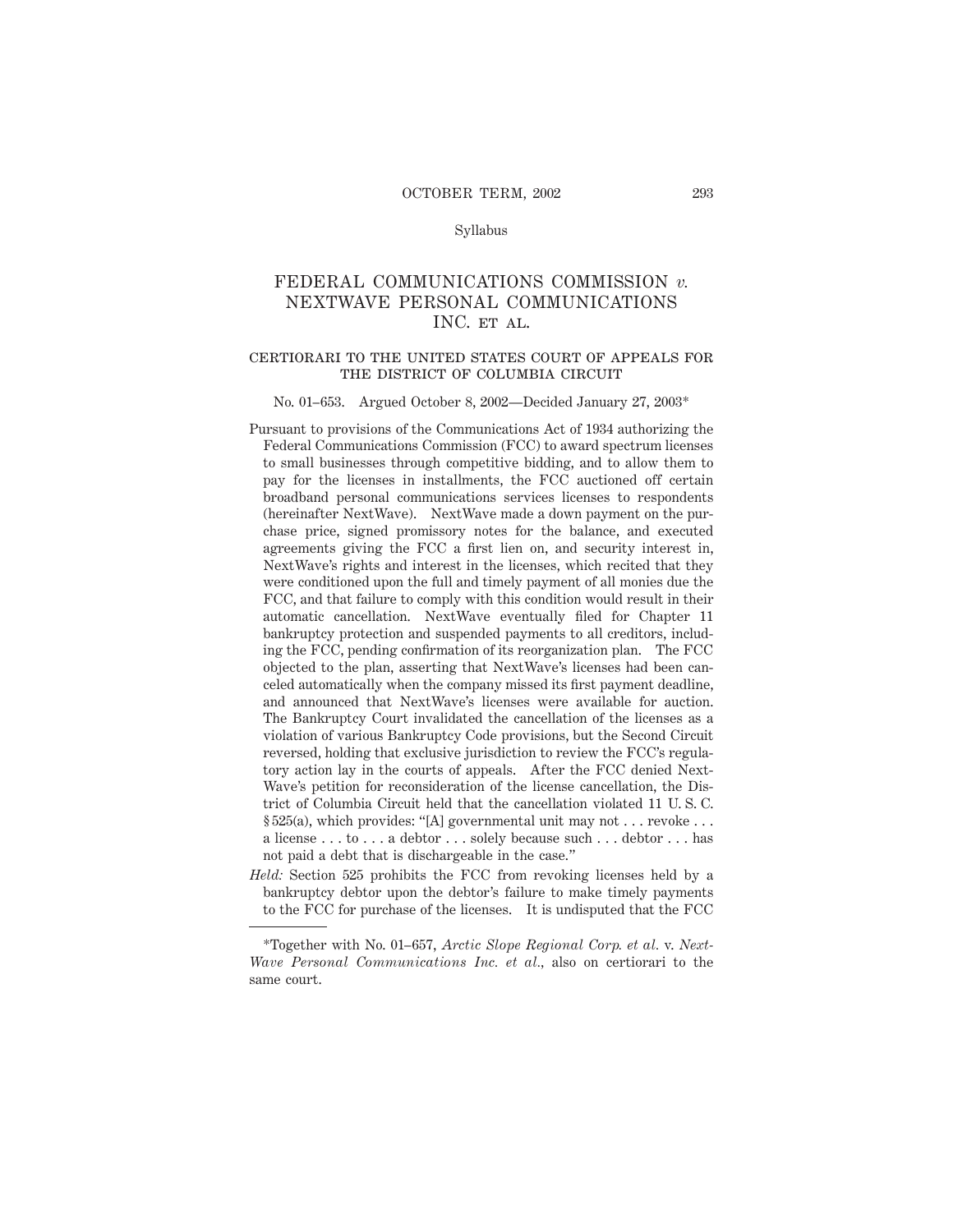## Syllabus

is a "governmental unit" that has "revoke[d]" a "license," and that Next-Wave is a "debtor" under the Bankruptcy Act. Pp. 301–308.

(a) The Court rejects petitioners' argument that the FCC did not revoke NextWave's licenses "solely because" of nonpayment under § 525(a). The fact that the FCC had a valid regulatory motive for its action is irrelevant. Section 525 means nothing more or less than that the failure to pay a dischargeable debt must alone be the proximate cause of the cancellation, whatever the agency's ultimate motive may be. Pp. 301–302.

(b) The FCC's contention that regulatory conditions like full and timely payment are not properly classified as "debts" under § 525(a) fails. Under the Bankruptcy Code, "debt" means "liability on a claim," § 101(12), and "claim," in turn, includes any "right to payment," § 101(5)(A). The plain meaning of a "right to payment" is nothing more nor less than an enforceable obligation, regardless of the Government's objectives in imposing the obligation. *E. g., Pennsylvania Dept. of Public Welfare* v. *Davenport,* 495 U. S. 552, 559. Also rejected is petitioners' argument that NextWave's obligations are not "dischargeable" under § 525(a) because it is beyond the bankruptcy courts' jurisdictional authority to alter or modify regulatory obligations. Dischargeability is not tied to the existence of such authority. The Bankruptcy Code states that confirmation of a reorganization plan discharges the debtor from *any debt* that arose before the confirmation date, 11 U. S. C.  $§ 1141(d)(1)(A)$ , and the only debts it excepts from that prescription are those described in § 523, see § 1141(d)(2). *Ohio* v. *Kovacs,* 469 U. S. 274, 278. Petitioners' contention that the D. C. Circuit has no power to modify or discharge a debt is irrelevant to whether that court can set aside agency action that violates § 525, which is all that it did when it prevented the FCC from canceling licenses because of failure to pay debts dischargeable by bankruptcy courts. Pp. 302–304.

(c) Finally, this Court's interpretation of § 525 does not, as petitioners contend, create a conflict with the Communications Act by obstructing the functioning of that Act's auction provisions. Nothing in those provisions demands that cancellation be the sanction for failure to make agreed-upon periodic payments or even requires the FCC to permit payment to be made over time. What petitioners describe as a conflict boils down to nothing more than a policy preference on the FCC's part for (1) selling licenses on credit and (2) canceling licenses rather than asserting security interests when there is a default. Such administrative preferences cannot be the basis for denying NextWave rights provided by a law's plain terms. P. 304.

254 F. 3d 130, affirmed.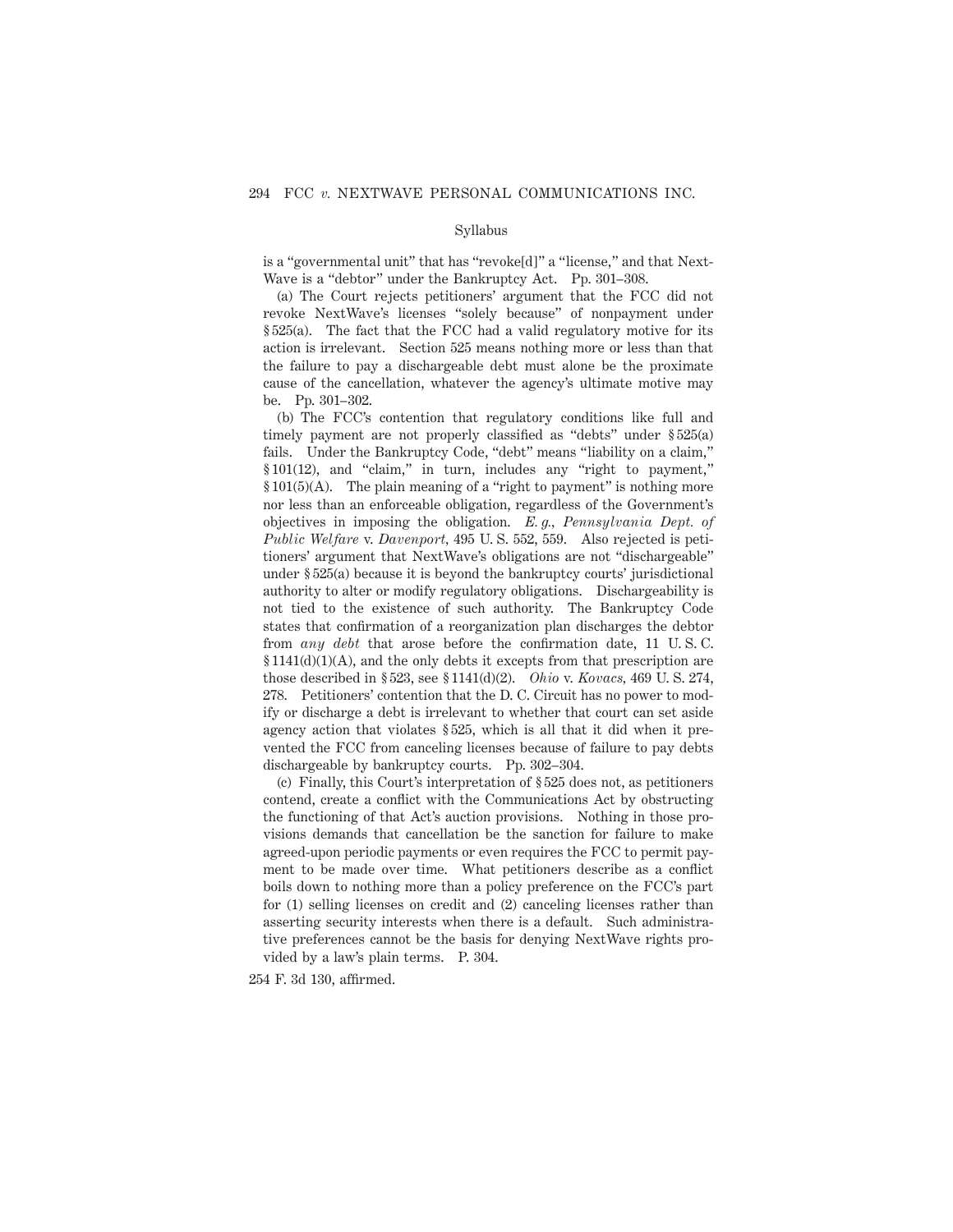SCALIA, J., delivered the opinion of the Court, in which REHNQUIST, C. J., and O'Connor, Kennedy, Souter, Thomas, and Ginsburg, JJ., joined, and in which STEVENS, J., joined as to Parts I and II. STEVENS, J., filed an opinion concurring in part and concurring in the judgment, *post,* p. 308. Breyer, J., filed a dissenting opinion, *post,* p. 310.

*Acting Solicitor General Clement* argued the cause for petitioner Federal Communications Commission in No. 01– 653. With him on the briefs were *Deputy Solicitor General Wallace, Jeffrey A. Lamken, William Kanter, Jacob M. Lewis, John A. Rogovin, Daniel M. Armstrong,* and *Joel Marcus. Jonathan S. Franklin* argued the cause for petitioners Arctic Slope Regional Corp. et al. in No. 01–657. With him on the briefs was *Lorane F. Hebert.*

*Donald B. Verrilli, Jr.,* argued the cause for respondents in both cases. With him on the briefs were *Ian Heath Gershengorn, William M. Hohengarten, Thomas G. Hungar, Douglas R. Cox, Miguel A. Estrada, G. Eric Brunstad, Jr.,* and *Deborah L. Schrier-Rape.*

*Laurence H. Tribe* argued the cause and filed a brief for Creditors NextWave Communications, Inc., as *amici curiae* urging affirmance. With him on the brief were *Charles Fried* and *Elizabeth Warren.*†

Justice Scalia delivered the opinion of the Court.

In these cases, we decide whether § 525 of the Bankruptcy Code, 11 U. S. C. § 525, prohibits the Federal Communications Commission (FCC or Commission) from revoking licenses held by a debtor in bankruptcy upon the debtor's failure to make timely payments owed to the Commission for purchase of the licenses.

<sup>†</sup>Briefs of *amici curiae* urging affirmance were filed for Airadigm Communications, Inc., by *Richard P. Bress* and *James F. Rogers;* for Urban Comm-North Carolina, Inc., et al. by *Charles J. Cooper, David H. Thompson, Preben Jensen,* and *Charles E. Simpson;* for Professor Kathryn R. Heidt, *pro se;* and for Senator Patrick Leahy et al. by *Walter Dellinger* and *Jonathan D. Hacker.*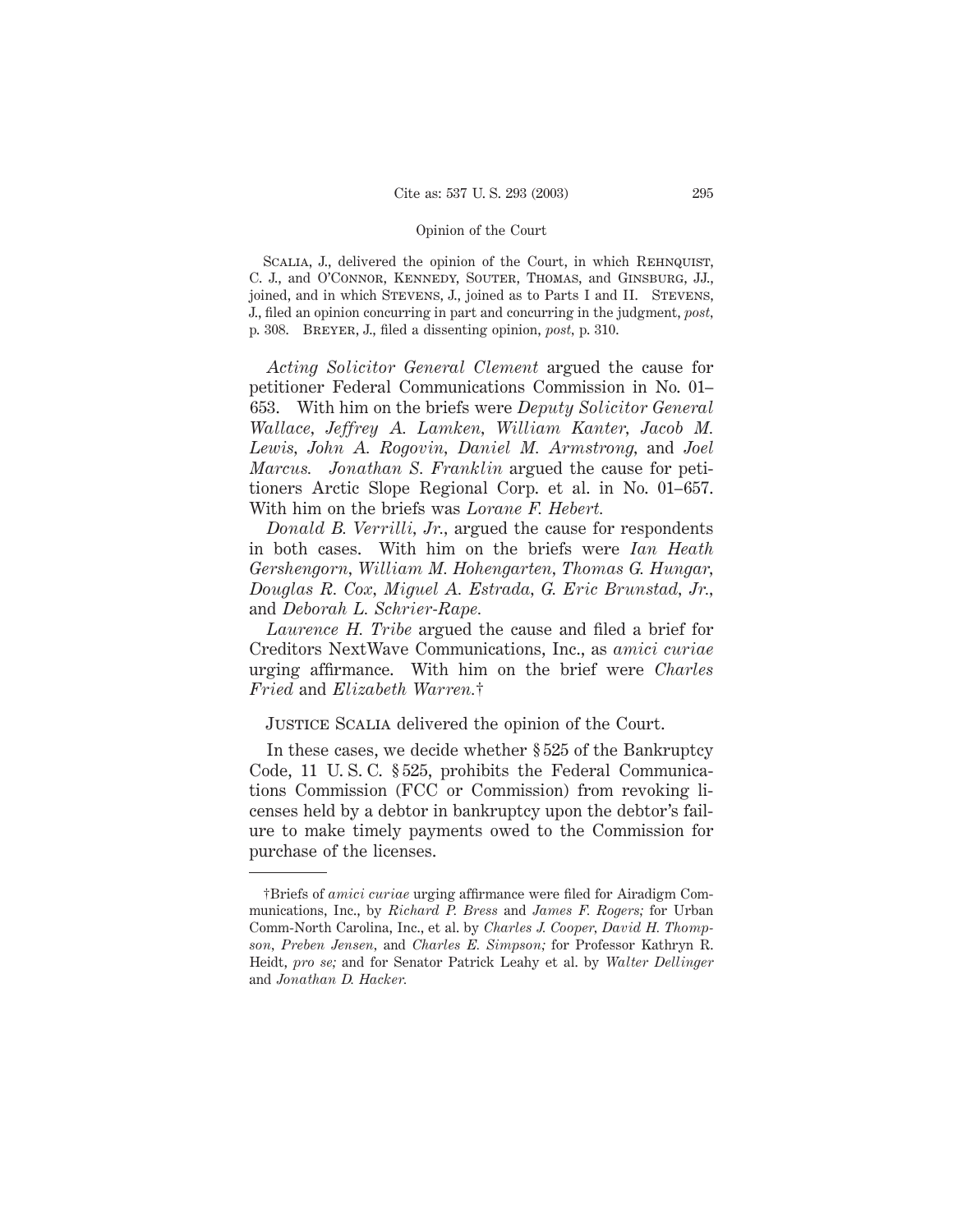## I

In 1993, Congress amended the Communications Act of 1934 to authorize the FCC to award spectrum licenses "through a system of competitive bidding." 48 Stat. 1085, as amended, 107 Stat. 387, 47 U. S. C. § 309(j)(1). It directed the Commission to "promot[e] economic opportunity and competition" and "avoi[d] excessive concentration of licenses" by "disseminating licenses among a wide variety of applications, including small businesses [and] rural telephone companies."  $§ 309(j)(3)(B)$ . In order to achieve this goal, Congress directed the FCC to "consider alternative payment schedules and methods of calculation, including lump sums or guaranteed installment payments . . . or other schedules or methods . . . ."  $$309(j)(4)(A)$ .

The FCC decided to award licenses for broadband personal communications services through simultaneous, multipleround auctions. *In re Implementation of Section 309(j) of the Communications Act*—*Competitive Bidding,* 9 FCC Rcd. 2348, ¶¶ 54, 68 (1994). In accordance with §§ 309(j)  $(3)(B)$  and  $(4)(A)$ , it restricted participation in two of the six auction blocks (Blocks "C" and "F") to small businesses and other designated entities with total assets and revenues below certain levels, and it allowed the successful bidders in these two blocks to pay in installments over the term of the license. 47 CFR § 24.709(a)(1) (1997).

Respondents NextWave Personal Communications, Inc., and NextWave Power Partners, Inc. (both wholly owned subsidiaries of NextWave Telecom, Inc., and hereinafter jointly referred to as respondent NextWave), participated, respectively, in the FCC's "C-Block" and "F-Block" auctions. NextWave was awarded 63 C-Block licenses on winning bids totaling approximately \$4.74 billion, and 27 F-Block licenses on winning bids of approximately \$123 million. In accordance with FCC regulations, NextWave made a downpayment on the purchase price, signed promissory notes for the balance, and executed security agreements that the FCC per-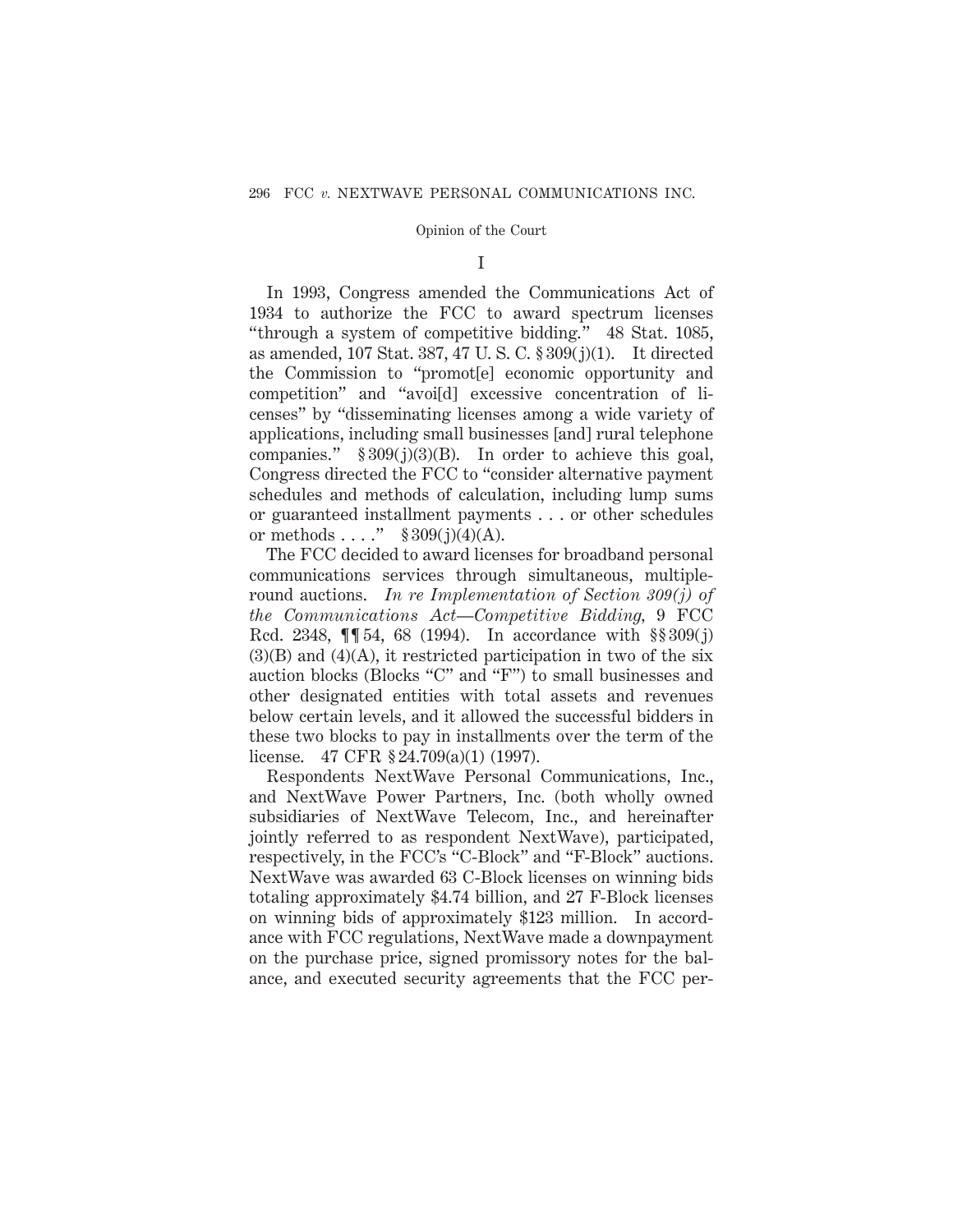fected by filing under the Uniform Commercial Code. The security agreements gave the Commission a first "lien on and continuing security interest in all of the Debtor's rights and interest in [each] License." Security Agreement between NextWave and FCC ¶ 1 (Jan. 3, 1997), 2 App. to Pet. for Cert. 402a. In addition, the licenses recited that they were "conditioned upon the full and timely payment of all monies due pursuant to . . . the terms of the Commission's installment plan as set forth in the Note and Security Agreement executed by the licensee," and that "[f]ailure to comply with this condition will result in the automatic cancellation of this authorization." Radio Station Authorization for Broadband PCS (issued to NextWave Jan. 3, 1997), 2 App. to Pet. for Cert. 388a.

After the C-Block and F-Block licenses were awarded, several successful bidders, including NextWave, experienced difficulty obtaining financing for their operations and petitioned the Commission to restructure their installmentpayment obligations. See 12 FCC Rcd. 16436, ¶ 11 (1997). The Commission suspended the installment payments, 12 FCC Rcd. 17325 (1997); 13 FCC Rcd. 1286 (1997), and adopted several options that allowed C-Block licensees to surrender some or all of their licenses for full or partial forgiveness of their outstanding debt. See 12 FCC Rcd. 16436, ¶ 6; 13 FCC Rcd. 8345 (1998). It set a deadline of June 8, 1998, for licensees to elect a restructuring option, and of October 29, 1998, as the last date to resume installment payments. 13 FCC Rcd. 7413 (1998).

On June 8, 1998, after failing to obtain stays of the election deadline from the Commission or the Court of Appeals for the District of Columbia Circuit, NextWave filed for Chapter 11 bankruptcy protection in New York. See *In re Next-Wave Personal Communications, Inc.,* 235 B. R. 263, 267 (Bkrtcy. Ct. SDNY 1998). It suspended payments to all creditors, including the FCC, pending confirmation of a reorganization plan. NextWave initiated an adversary proceed-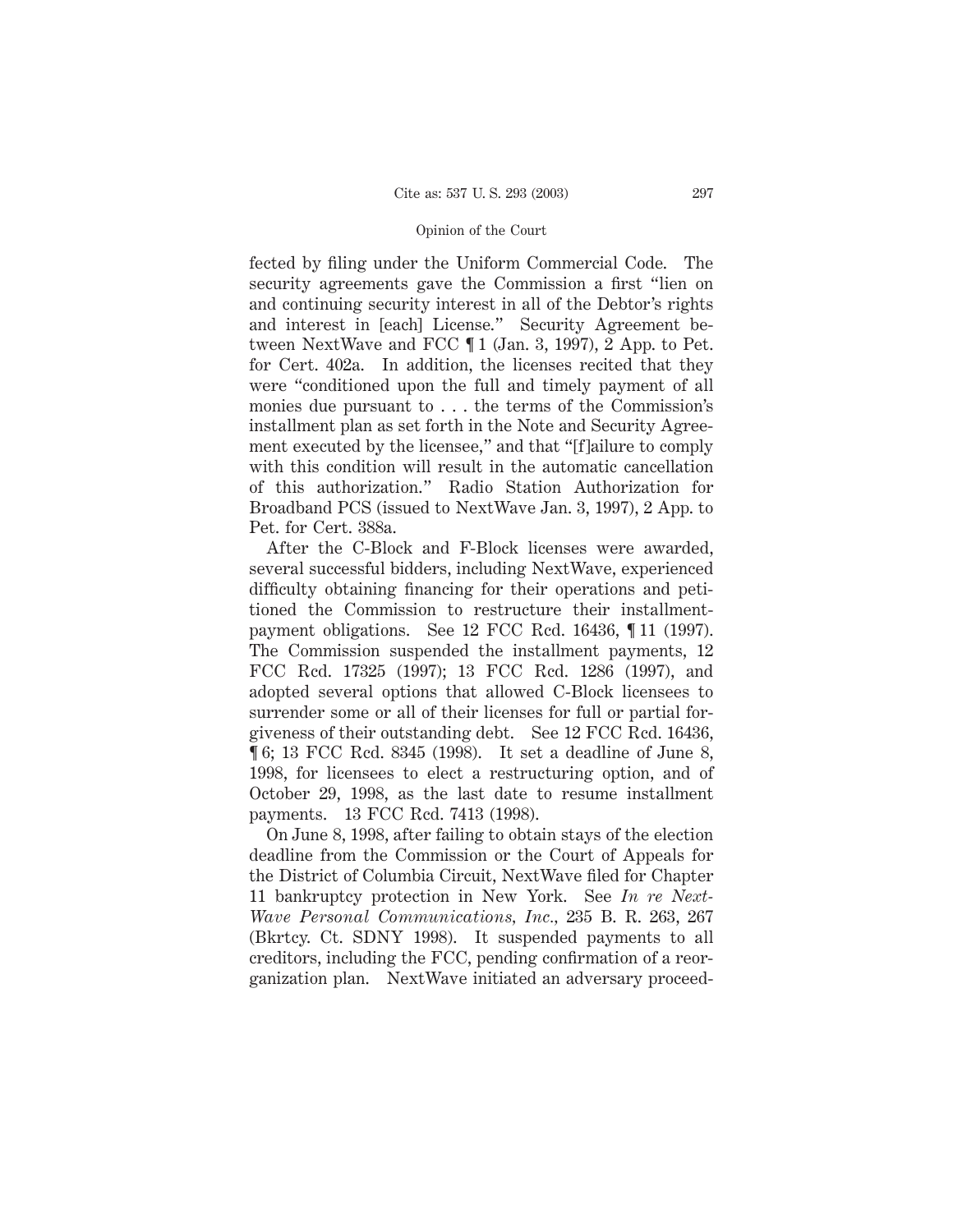ing in the Bankruptcy Court, alleging that its \$4.74 billion indebtedness on the C-Block licenses was avoidable as a "fraudulent conveyance" under § 544 of the Bankruptcy Code, 11 U. S. C. § 544, because, by the time the Commission actually conveyed the licenses, their value had declined from approximately \$4.74 billion to less than \$1 billion. The Bankruptcy Court agreed<sup>1</sup>—ruling in effect that the company could keep its C-Block licenses for the reduced price of \$1.02 billion—and the District Court affirmed. *NextWave Personal Communications, Inc.* v. *FCC,* 241 B. R. 311, 318– 319 (SDNY 1999). The Court of Appeals for the Second Circuit reversed, holding that, although the Bankruptcy Court might have jurisdiction over NextWave's underlying debts to the FCC, it could not change the conditions attached to NextWave's licenses. *In re NextWave Personal Communications, Inc.*, 200 F. 3d 43, 55–56 (1999) *(per curiam).* The Second Circuit also held that since, under FCC regulations, "NextWave's obligation attached upon the close of the auction," there had been no fraudulent conveyance by the FCC acting in its capacity as creditor. *Id.,* at 58.

Following the Second Circuit's decision, NextWave prepared a plan of reorganization that envisioned payment of a single lump sum to satisfy the entire remaining \$4.3 billion obligation for purchase of the C-Block licenses, including interest and late fees. The FCC objected to the plan, asserting that NextWave's licenses had been canceled automatically when the company missed its first payment deadline in October 1998. The Commission simultaneously announced that NextWave's licenses were "available for auction under the automatic cancellation provisions" of the FCC's regulations. *Public Notice, Auction of C and F Block Broadband PCS Licenses,* 15 FCC Rcd. 693 (2000). NextWave sought

<sup>1</sup> We do not reach the merits of the determination that the licenses should be valued as of the time they were conveyed, rather than as of the time NextWave won the auction entitling it to conveyance.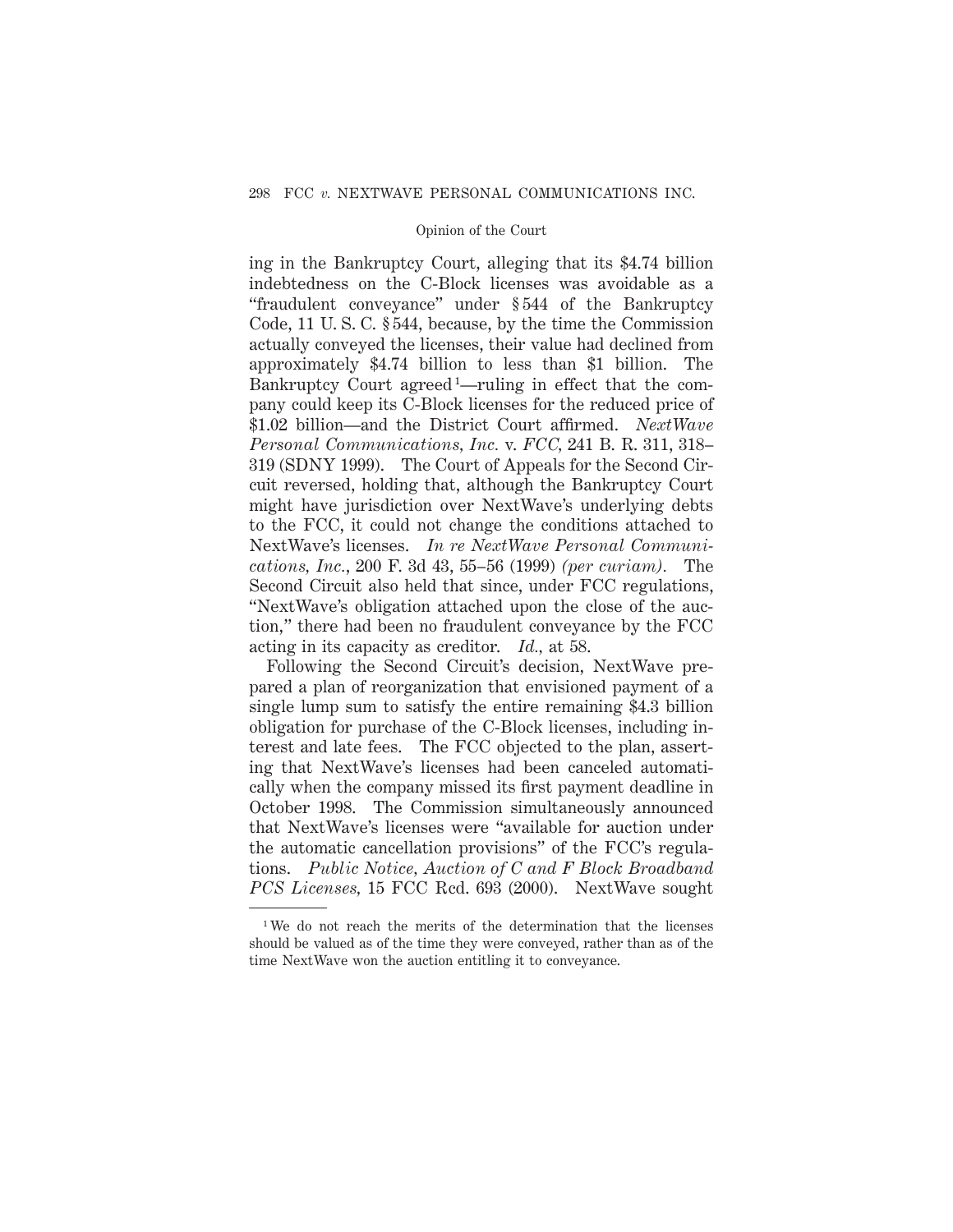emergency relief in the Bankruptcy Court, which declared the FCC's cancellation of respondent's licenses "null and void" as a violation of various provisions of the Bankruptcy Code. *In re NextWave Personal Communications, Inc.,* 244 B. R. 253, 257–258 (Bkrtcy. Ct. SDNY 2000). Once again, the Court of Appeals for the Second Circuit reversed. *In re Federal Communications Commission,* 217 F. 3d 125 (2000). Granting the FCC's petition for a writ of mandamus, the Second Circuit held that "[e]xclusive jurisdiction to review the FCC's regulatory action lies in the courts of appeals" under 47 U. S. C. § 402, and that since the reauction decision was regulatory, proclaiming it to be arbitrary was "outside the jurisdiction of the bankruptcy court." 217 F. 3d, at 139, 136. The Second Circuit noted, however, that "NextWave remains free to pursue its challenge to the FCC's regulatory acts." *Id.,* at 140.

NextWave filed a petition with the FCC seeking reconsideration of the license cancellation, denial of which is the gravamen of the cases at bar. *In the Matter of Public Notice DA 00–49 Auction of C and F Block Broadband PCS Licenses, Order on Reconsideration,* 15 FCC Rcd. 17500 (2000). NextWave appealed that denial to the Court of Appeals for the D. C. Circuit pursuant to 47 U. S. C. § 402(b), asserting that the cancellation was arbitrary and capricious, and contrary to law, in violation of the Administrative Procedure Act, 5 U. S. C. § 706, and the Bankruptcy Code. The Court of Appeals agreed, holding that the FCC's cancellation of NextWave's licenses violated 11 U. S. C. § 525: "Applying the fundamental principle that federal agencies must obey all federal laws, not just those they administer, we conclude that the Commission violated the provision of the Bankruptcy Code that prohibits governmental entities from revoking debtors' licenses solely for failure to pay debts dischargeable in bankruptcy."  $254$  F. 3d 130, 133 (2001). We granted certiorari. 535 U. S. 904 (2002).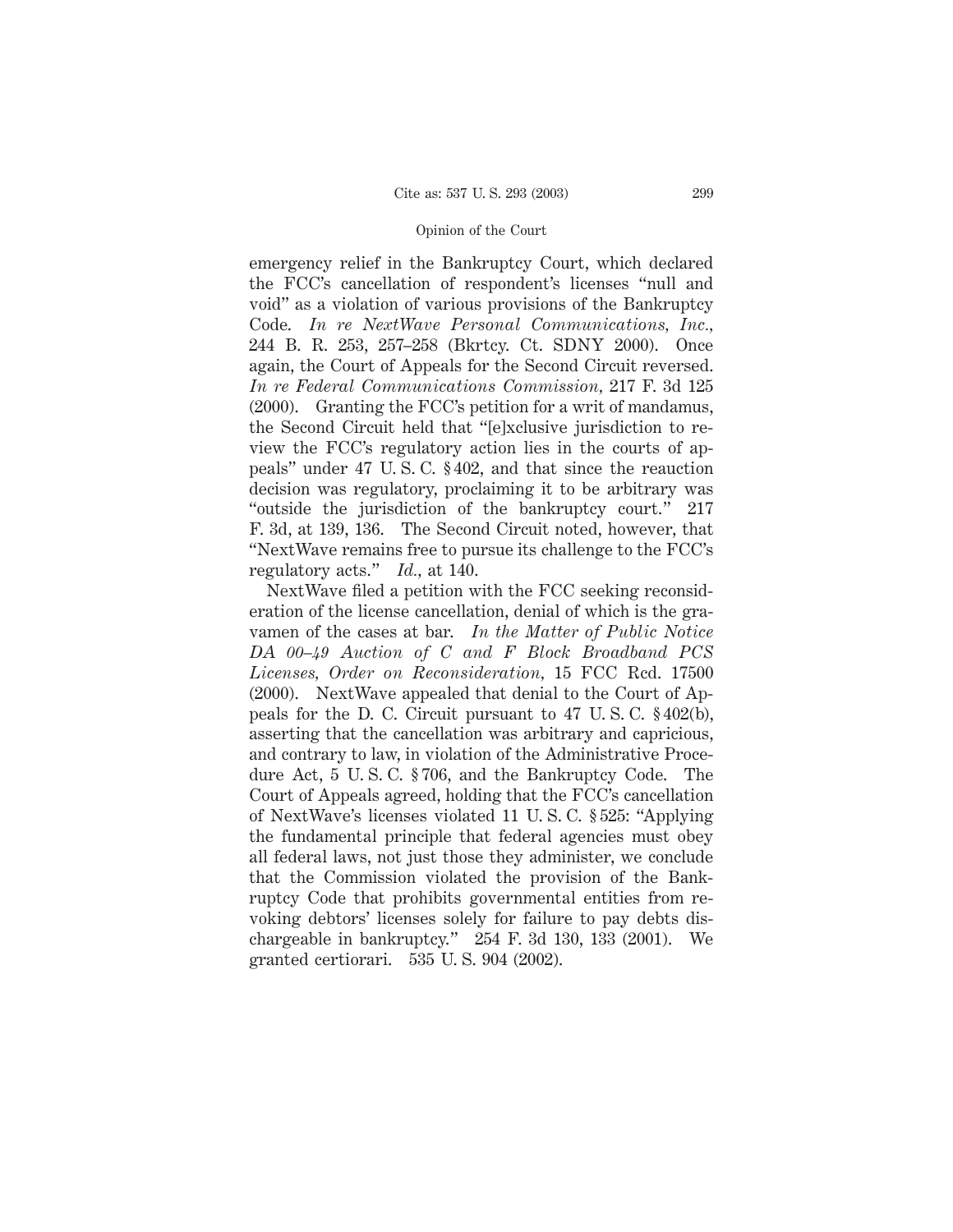## II

The Administrative Procedure Act requires federal courts to set aside federal agency action that is "not in accordance with law," 5 U. S. C. § 706(2)(A)—which means, of course, *any* law, and not merely those laws that the agency itself is charged with administering. See, *e. g., Citizens to Preserve Overton Park, Inc.* v. *Volpe,* 401 U. S. 402, 413–414 (1971) ("In all cases agency action must be set aside if the action was 'arbitrary, capricious, an abuse of discretion, or otherwise not in accordance with law' or if the action failed to meet statutory, procedural, or constitutional requirements"). Respondent contends, and the Court of Appeals for the D. C. Circuit held, that the FCC's revocation of its licenses was not in accordance with § 525 of the Bankruptcy Code.

Section 525(a) provides, in relevant part:

"[A] governmental unit may not . . . revoke . . . a license . . . to . . . a person that is . . . a debtor under this title . . . solely because such . . . debtor . . . has not paid a debt that is dischargeable in the case under this title  $\dots$ ."<sup>2</sup>

<sup>&</sup>lt;sup>2</sup> The full text of 11 U.S.C.  $\S 525(a)$  reads as follows:

<sup>&</sup>quot;Except as provided in the Perishable Agricultural Commodities Act, 1930, the Packers and Stockyards Act, 1921, and section 1 of the Act entitled 'An Act making appropriations for the Department of Agriculture for the fiscal year ending June 30, 1944, and for other purposes,' approved July 12, 1943, a governmental unit may not deny, revoke, suspend, or refuse to renew a license, permit, charter, franchise, or other similar grant to, condition such a grant to, discriminate with respect to such a grant against, deny employment to, terminate the employment of, or discriminate with respect to employment against, a person that is or has been a debtor under this title or a bankrupt or a debtor under the Bankruptcy Act, or another person with whom such bankrupt or debtor has been associated, solely because such bankrupt or debtor is or has been a debtor under this title or a bankrupt or debtor under the Bankruptcy Act, has been insolvent before the commencement of the case under this title, or during the case but before the debtor is granted or denied a discharge, or has not paid a debt that is dischargeable in the case under this title or that was discharged under the Bankruptcy Act."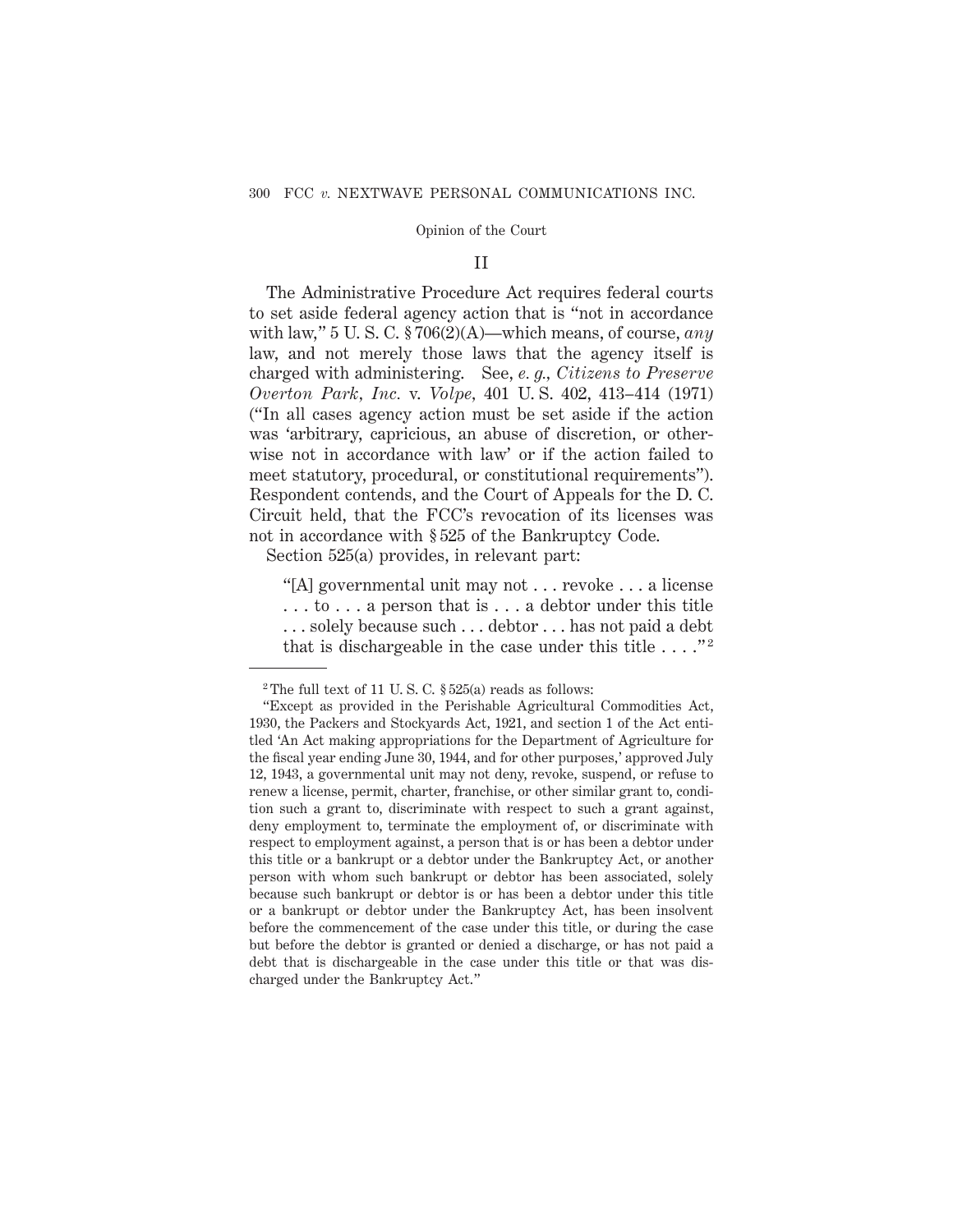No one disputes that the Commission is a "governmental unit" that has "revoke[d]" a "license," nor that NextWave is a "debtor" under the Bankruptcy Act. Petitioners argue, however, that the FCC did not revoke respondent's licenses "solely because" of nonpayment, and that, in any event, NextWave's obligations are not "dischargeable" "debt[s]" within the meaning of the Bankruptcy Code. They also argue that a contrary interpretation would unnecessarily bring § 525 into conflict with the Communications Act. We find none of these contentions persuasive, and discuss them in turn.

A

The FCC has not denied that the proximate cause for its cancellation of the licenses was NextWave's failure to make the payments that were due. It contends, however, that § 525 does not apply because the FCC had a "valid regulatory motive" for the cancellation. Brief for Petitioners Arctic Slope Regional Corp. et al*.* 19; see Brief for Petitioner FCC 17. In our view, that factor is irrelevant. When the statute refers to failure to pay a debt as the sole cause of cancellation ("solely because"), it cannot reasonably be understood to include, among the other causes whose presence can preclude application of the prohibition, the governmental unit's *motive* in effecting the cancellation. Such a reading would deprive § 525 of all force. It is hard to imagine a situation in which a governmental unit would not have some further motive behind the cancellation—assuring the financial solvency of the licensed entity, *e. g., Perez* v. *Campbell,* 402 U. S. 637 (1971); *In re The Bible Speaks,* 69 B. R. 368, 374 (Bkrtcy. Ct. Mass. 1987), or punishing lawlessness, *e. g., In re Adams,* 106 B. R. 811, 827 (Bkrtcy. Ct. NJ 1989); *In re Colon,* 102 B. R. 421, 428 (Bkrtcy. Ct. ED Pa. 1989), or even (quite simply) making itself financially whole. Section 525 means nothing more or less than that the failure to pay a dischargeable debt must alone be the proximate cause of the cancellation—the act or event that triggers the agency's decision to cancel,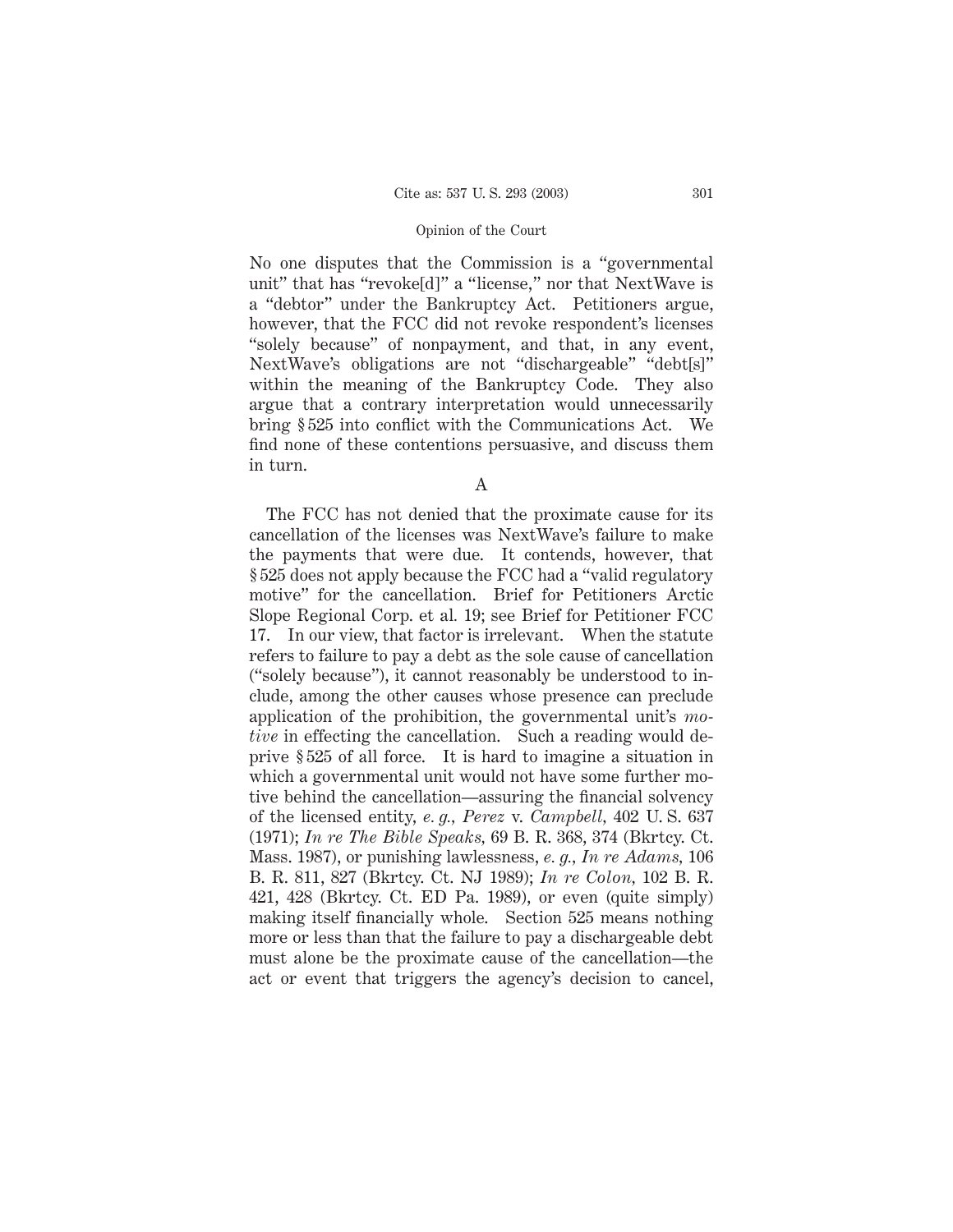whatever the agency's ultimate motive in pulling the trigger may be.

Some may think (and the opponents of § 525 undoubtedly thought) that there *ought* to be an exception for cancellations that have a valid regulatory purpose. Besides the fact that such an exception would consume the rule, it flies in the face of the fact that, where Congress has intended to provide regulatory exceptions to provisions of the Bankruptcy Code, it has done so clearly and expressly, rather than by a device so subtle as denominating a motive a cause. There are, for example, regulatory exemptions from the Bankruptcy Code's automatic stay provisions. 11 U. S. C. § 362(b)(4). And even § 525(a) itself contains explicit exemptions for certain Agriculture Department programs, see n. 2, *supra.* These latter exceptions would be entirely superfluous if we were to read § 525 as the Commission proposes—which means, of course, that such a reading must be rejected. See *United States* v. *Nordic Village, Inc.,* 503 U. S. 30, 35–36 (1992).

## B

Petitioners contend that NextWave's license obligations to the Commission are not "debt[s] that [are] dischargeable" in bankruptcy. 11 U. S. C. § 525(a). First, the FCC argues that "regulatory conditions like the full and timely payment condition are not properly classified as 'debts'" under the Bankruptcy Code. Brief for Petitioner FCC 33. In its view, the "financial nature of a condition" on a license "does not convert that condition into a debt." *Ibid.* This is nothing more than a retooling of petitioners' recurrent theme that "regulatory conditions" should be exempt from § 525. No matter how the Commission casts it, the argument loses. Under the Bankruptcy Code, "debt" means "liability on a claim," 11 U.S. C.  $\S 101(12)$ , and "claim," in turn, includes any "right to payment,"  $$101(5)(A)$ . We have said that "[c]laim" has "the broadest available definition," *Johnson* v. *Home State Bank,* 501 U. S. 78, 83 (1991), and have held that the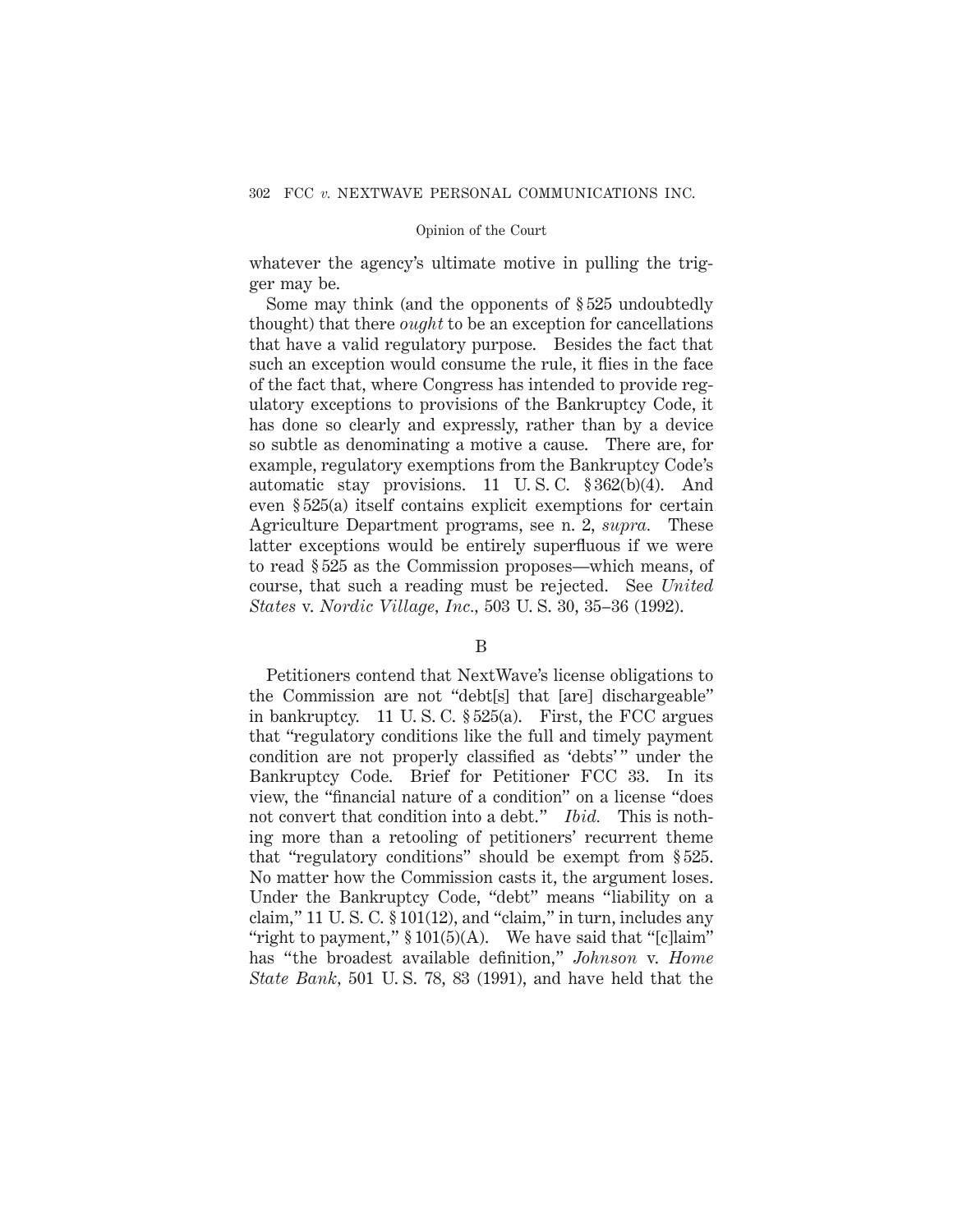"plain meaning of a 'right to payment' is nothing more nor less than an enforceable obligation, regardless of the objectives the State seeks to serve in imposing the obligation," *Pennsylvania Dept. of Public Welfare* v. *Davenport,* 495 U. S. 552, 559 (1990). See also *Ohio* v. *Kovacs,* 469 U. S. 274 (1985). In short, a debt is a debt, even when the obligation to pay it is also a regulatory condition.

Petitioners argue that respondent's obligations are not "dischargeable" in bankruptcy because it is beyond the jurisdictional authority of bankruptcy courts to alter or modify regulatory obligations. Brief for Petitioners Arctic Slope Regional Corp. et al*.* 28–29; Brief for Petitioner FCC 30–31. Dischargeability, however, is not tied to the existence of such authority. A preconfirmation debt is dischargeable unless it falls within an express exception to discharge. Subsection 1141(d) of the Bankruptcy Code states that, except as otherwise provided therein, the "confirmation of a plan [of reorganization] . . . discharges the debtor from *any debt* that arose before the date of such confirmation," 11 U. S. C.  $$1141(d)(1)(A)$  (emphasis added), and the only debts it excepts from that prescription are those described in § 523, see § 1141(d)(2). Thus, "[e]xcept for the nine kinds of debts saved from discharge by 11 U. S. C. § 523(a), a discharge in bankruptcy discharges the debtor *from all debts that arose before bankruptcy.* § 727(b)." *Kovacs, supra,* at 278 (emphasis added).

Artistically symmetrical with petitioners' contention that the Bankruptcy Court has no power to alter regulatory obligations is their contention that the D. C. Circuit has no power to modify or discharge a debt. See Brief for Petitioner FCC 31–32; Brief for Petitioner Arctic Slope Regional Corp. et al. 32, n. 9. Just as the former is irrelevant to whether the Bankruptcy Court can discharge a debt, so also the latter is irrelevant to whether the D. C. Circuit can set aside agency action that violates § 525. That court did not seek to modify or discharge the debt, but merely prevented the FCC from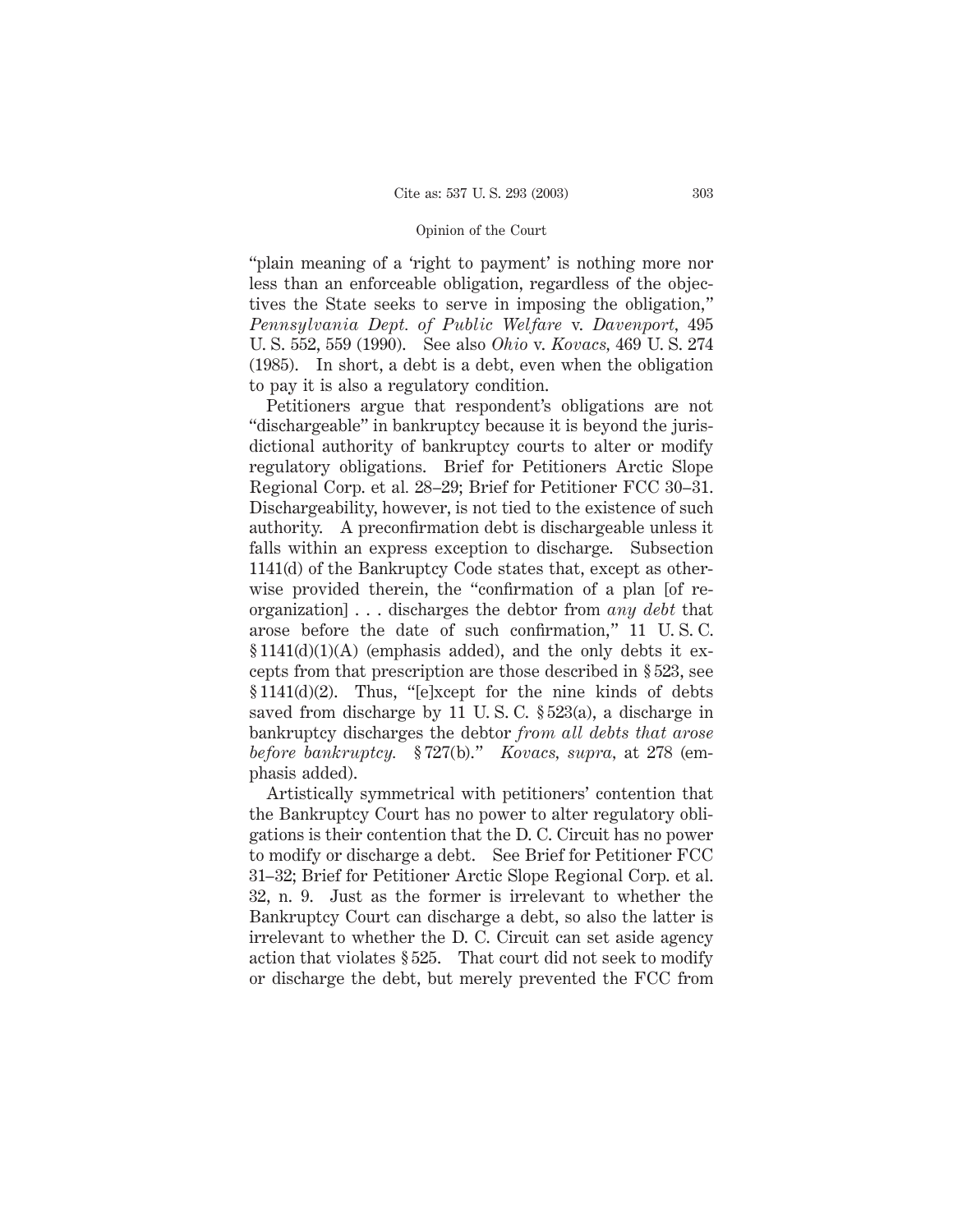violating § 525 by canceling licenses because of failure to pay debts dischargeable by bankruptcy courts.

# $\mathcal{C}$

Finally, our interpretation of § 525 does not create any conflict with the Communications Act. It does not, as petitioners contend, obstruct the functioning of the auction provisions of 47 U. S. C. § 309(j), since nothing in those provisions demands that cancellation be the sanction for failure to make agreed-upon periodic payments. Indeed, nothing in those provisions even requires the Commission to permit payment to be made over time, rather than leaving it to impecunious bidders to finance the full purchase price with private lenders. What petitioners describe as a conflict boils down to nothing more than a policy preference on the FCC's part for (1) selling licenses on credit and (2) canceling licenses rather than asserting security interests in licenses when there is a default. Such administrative preferences cannot be the basis for denying respondent rights provided by the plain terms of a law. " '[W]hen two statutes are capable of coexistence, it is the duty of the courts, absent a clearly expressed congressional intention to the contrary, to regard each as effective.'" J. E. M. Ag Supply, Inc. v. Pioneer Hi-*Bred International, Inc.,* 534 U. S. 124, 143–144 (2001) (quoting *Morton* v. *Mancari,* 417 U. S. 535, 551 (1974)). There being no inherent conflict between § 525 and the Communications Act, "we can plainly regard each statute as effective." *J. E. M., supra,* at 144. And since § 525 circumscribes the Commission's permissible action, the revocation of Next-Wave's licenses is not in accordance with law. See 5 U. S. C. § 706.

# III\*

The dissent finds it "dangerous . . . to rely exclusively upon the literal meaning of a statute's words," *post,* at 311 (opinion

<sup>\*</sup>Justice Stevens does not join this Part.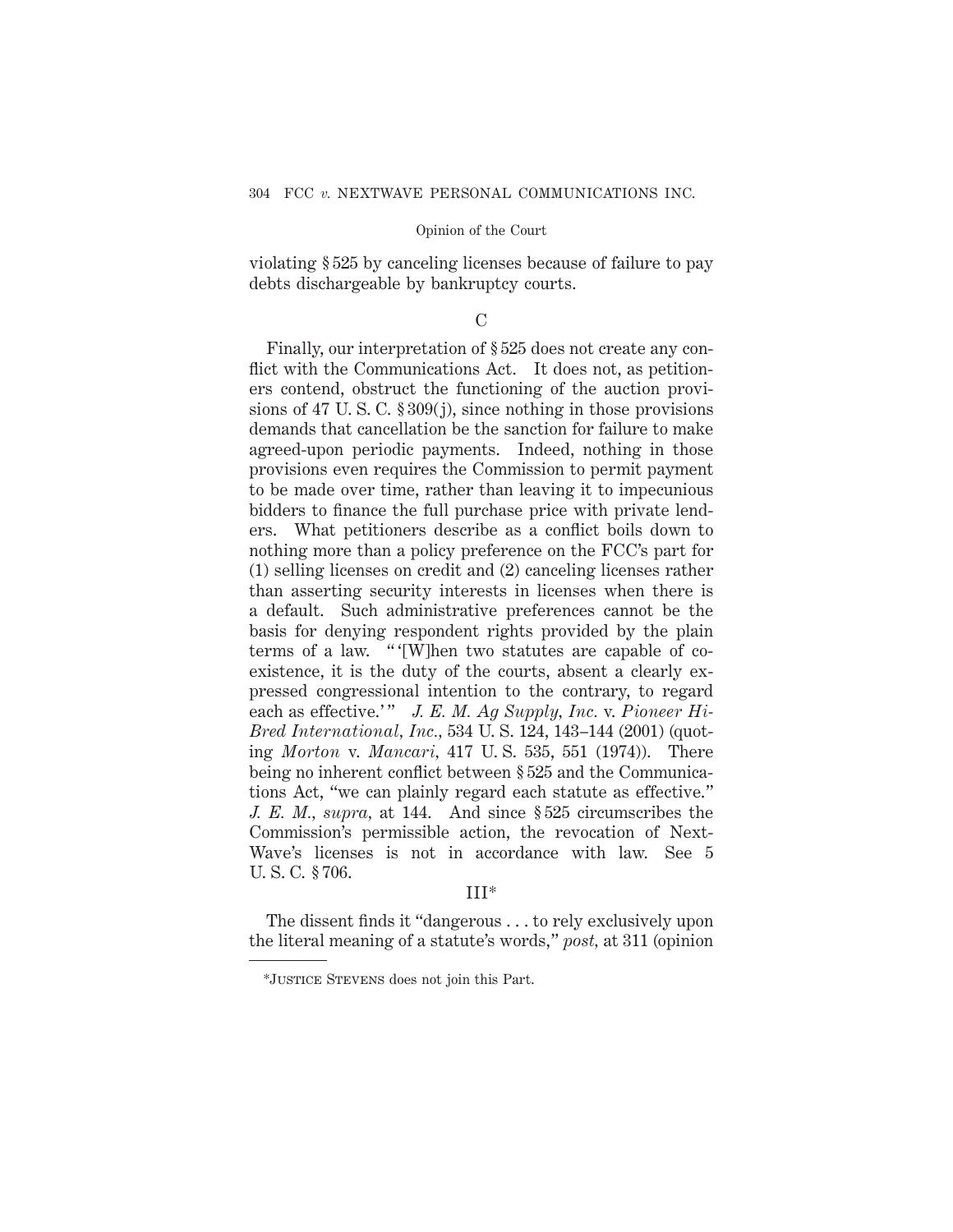of Breyer, J.). Instead, it determines, in splendid isolation from that language,3 the *purpose* of the statute, which it takes to be "to forbid discrimination against those who are, or were, in bankruptcy and, more generally, to prohibit governmental action that would undercut the 'fresh start' that is bankruptcy's promise," *post,* at 313. It deduces these language-trumping "purposes" from the most inconclusive of indications. First, the ambiguous title of  $\S 525(a)$ , "Protection against discriminatory treatment," *ibid.* This, of course, could as well refer to discrimination against *impending* bankruptcy, aka insolvency. Second, its perception that the other prohibitions of  $\S 525(a)$  apply only to acts "done solely for bankruptcy-related reasons." *Ibid.* We do not share that perception. For example, the prohibition immediately preceding the one at issue here forbids adverse government action taken because the debtor "has been insolvent before the commencement of the case under this title, or during the case but before the debtor is granted or denied a discharge." That seems to us clearly tied to insolvency alone (plus the mere fact of subsequent or contemporaneous bankruptcy), and does not require some additional motivation based on bankruptcy. The dissent's third indication of "purpose" consists of the ever-available snippets of legislative history, *post,* at 314–315.

The dissent does eventually get to the statutory text at issue here: Step two of its analysis is to ask what interpretation of that text could possibly fulfill its posited "purposes." <sup>4</sup>

<sup>&</sup>lt;sup>3</sup>The portion of the dissenting opinion that deduces the statute's purposes, Part II, *post,* at 313–315, contains no discussion of the portion of § 525(a) at issue here.

<sup>4</sup> The second of the purposes, by the way—prohibiting government action that "would undercut the 'fresh start' that is bankruptcy's promise," *post,* at 313—plays no real role in the dissent's analysis, if indeed such a circular criterion could ever play a role in any analysis. The whole issue before us can be described as asking what the Bankruptcy Code's promise of a "fresh start" consists of. Rather than reframing the question, our interpretation concretely accords a "fresh start" where the dissent would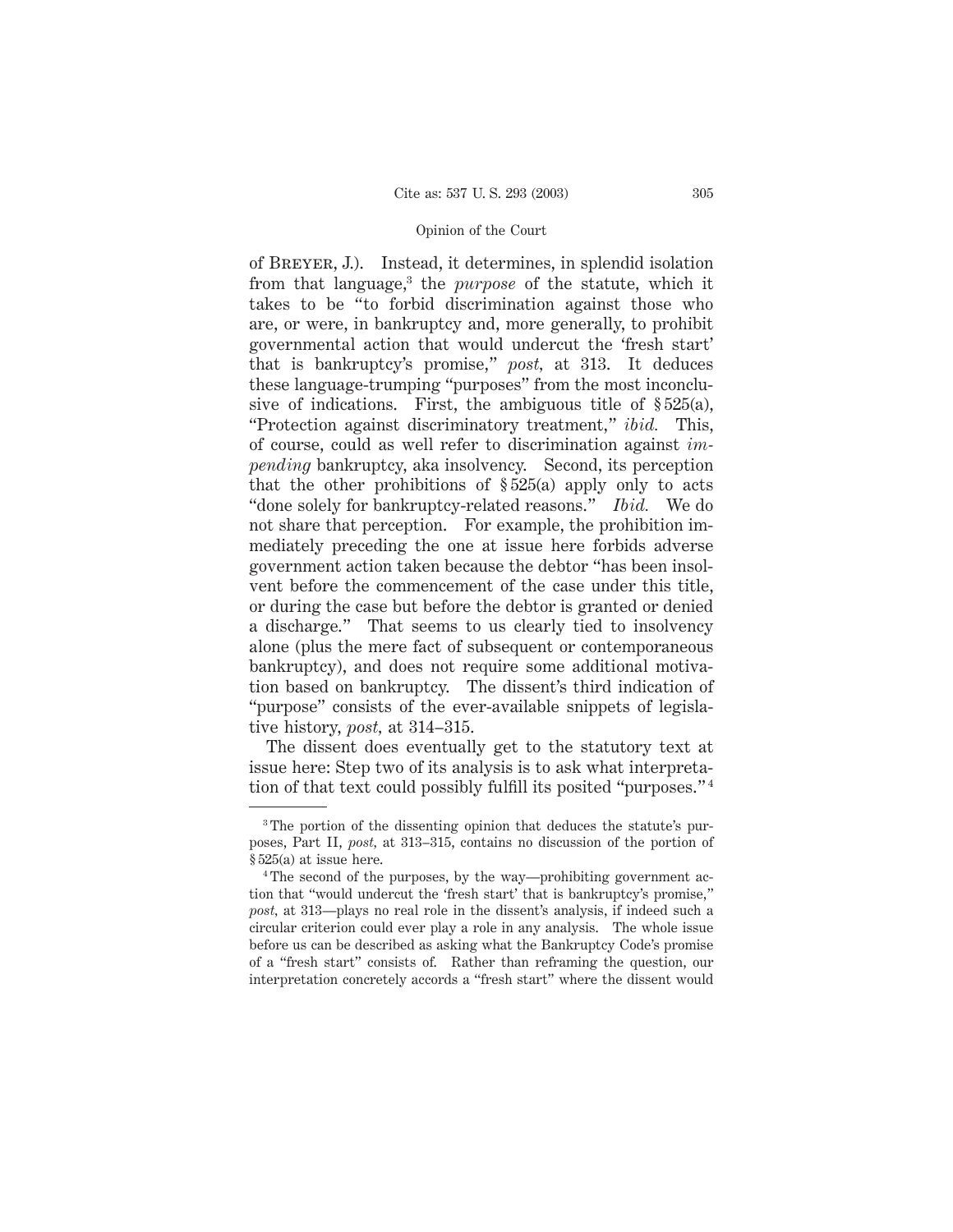"One obvious way," the dissent concludes, "is to interpret the relevant phrase, 'solely because' of nonpayment of 'a debt that is dischargeable,' as requiring something more than a purely factual connection . . . . The statute's words are open to the interpretation that they require a certain relationship between (1) the *dischargeability* of the debt and (2) the decision to revoke the license." *Post,* at 316. To demonstrate that "openness," the dissent gives the example of a "rule telling apartment owners that they cannot refuse to rent 'solely because a family has children who are adopted.' " *Post*, at 319. Such a rule, it says quite correctly, is most reasonably read as making the adoptive nature of the children part of the prohibited motivation. But the example differs radically from the cases before us in two respects: (1) because an adopted child is the exception rather than the rule, and (2) because the class of children other than adopted children is surely not a disfavored one. In the cases before us, by contrast, the descriptive clause describes the rule rather than the exception. (As the dissent acknowledges, "virtually all debts" are dischargeable, *post,* at 310.) And the debts that do not fall within the rule (nondischargeable debts) are clearly disfavored by the Bankruptcy Code. To posit a text similar to the one before us, the dissent should have envisioned a rule that prohibited refusal to rent "solely because a family has children who are no more than normally destructive." Would the "no-more-than-normaldestructiveness" of the children be a necessary part of the apartment owner's motivation before he is in violation of the rule? That is to say, must he refuse to rent specifically *because* the children are no more than normally destructive? Of course not. The provision is most reasonably read as establishing an *exception* to the prohibition, rather than adding a motivation requirement: The owner *may* refuse to rent to families with destructive children. And the same is obvi-

not—where there is revocation of a license solely because of a bankrupt's failure to pay dischargeable debts.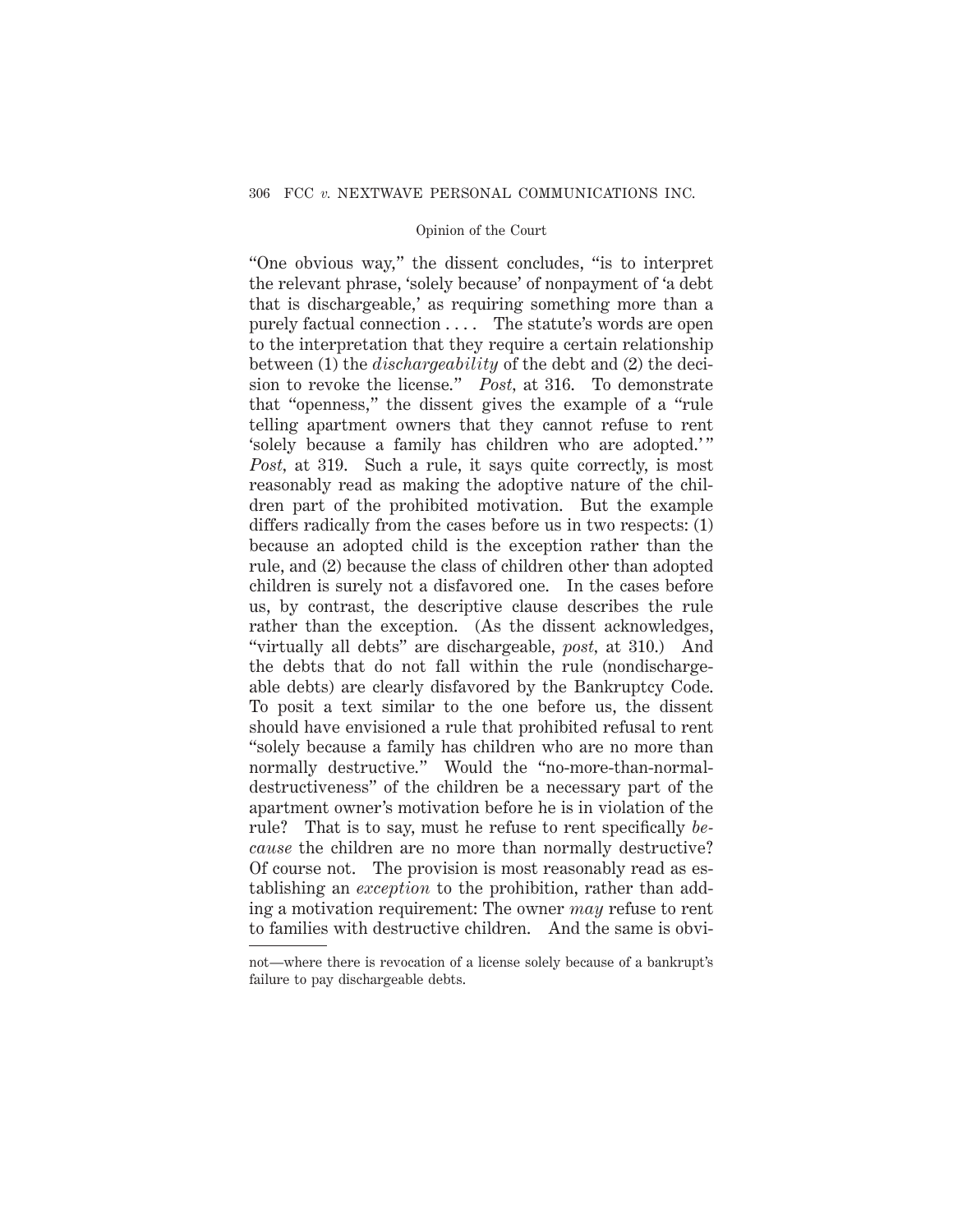ously true here: The government *may* take action that is otherwise forbidden when the debt in question is one of the disfavored class that is nondischargeable.

In addition to distorting the text of the provision, the dissent's interpretation renders the provision superfluous. The purpose of "forbid[ding] discrimination against those who are, or were, in bankruptcy," *post,* at 313, is already explicitly achieved by *another* portion of § 525(a), which prohibits termination of a license "solely because [the] bankrupt or debtor *is or has been* ... *a bankrupt or debtor* under the Bankruptcy Act." 11 U. S. C. § 525(a) (emphasis added). The dissent would have us believe that the language "solely because [the] bankrupt or debtor . . . has not paid a debt that is dischargeable" merely achieves the very same objective through inappropriate language. We think Congress meant what it said: The government is not to revoke a bankruptcy debtor's license solely because of a failure to pay his debts.

The dissent makes much of the "serious anomaly" that would arise from permitting "every car salesman, every residential home developer, every appliance company [to] threaten repossession of its product if a buyer does not pay," but denying that power to the government alone, *post,* at 312. It is by no means clear than any anomaly exists. The car salesman, residential home developer, etc., can obtain repossession of his product only (as the dissent acknowledges) "if [he] has taken a security interest in the product," *ibid.* It is neither clear that a private party *can* take and enforce a security interest in an FCC license, see, *e. g., In re Cheskey,* 9 FCC Rcd. 986, ¶ 8 (1994), nor that the FCC *cannot.* (As we described in our statement of facts, the FCC purported to take such a security interest in the present cases. What is at issue, however, is not the enforcement of that interest in the bankruptcy process,<sup>5</sup> but rather elimination of the li-

<sup>&</sup>lt;sup>5</sup>The FCC initially participated in the bankruptcy proceedings as a creditor. See, *e. g., In re NextWave Personal Communications, Inc.,* 235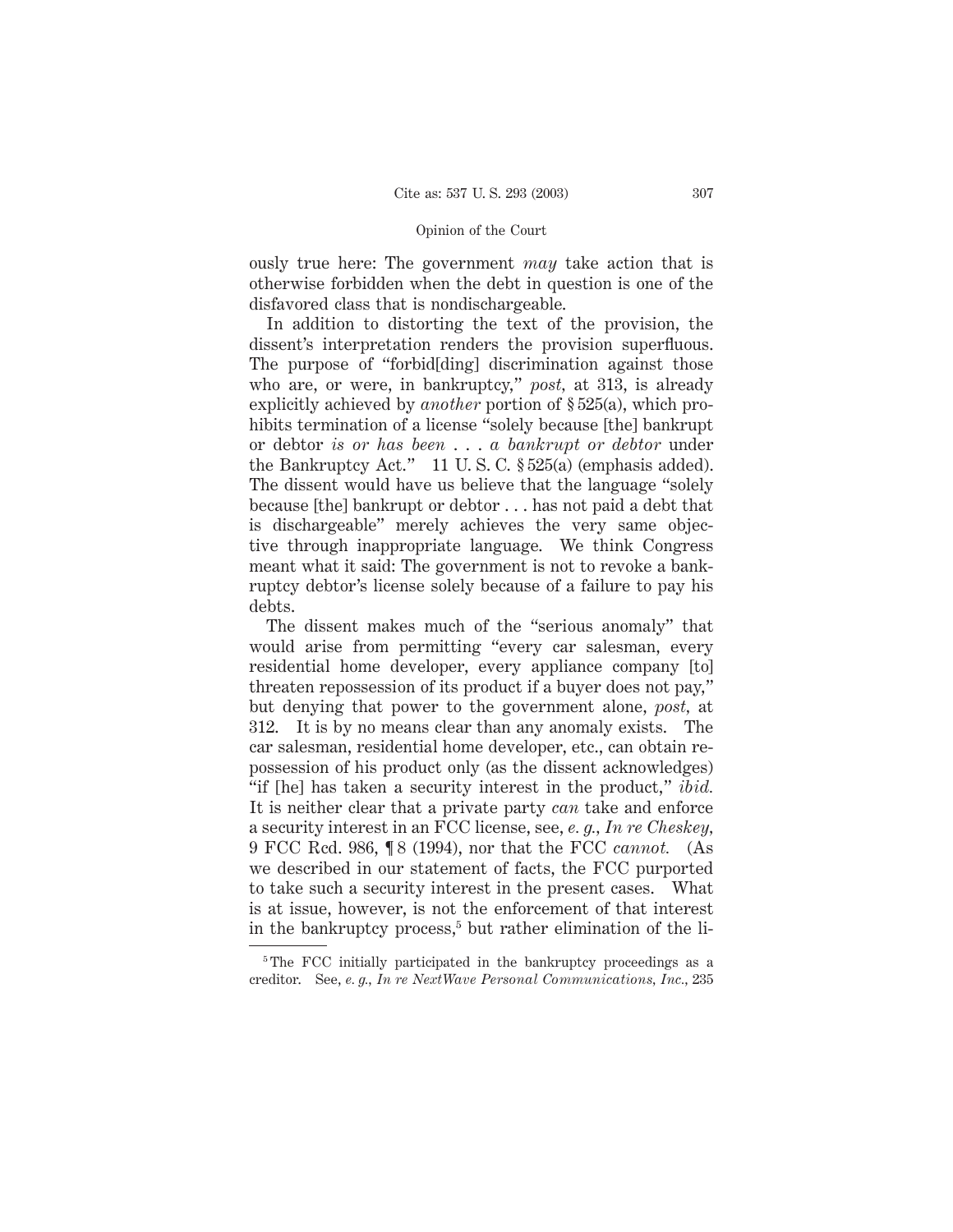# Opinion of Stevens, J.

censes through the regulatory step of "revoking" them action that the statute specifically forbids.) In any event, if there is an anomaly it is one that has been created by Congress—a state of affairs the dissent does not think intolerable, since its own disposition creates the anomaly of allowing the government to reclaim its property by means other than the enforcement of a security interest, but not permitting private individuals to do so.

\*\*\*

For the reasons stated, the judgment of the Court of Appeals for the District of Columbia Circuit is

*Affirmed.*

Justice Stevens, concurring in part and concurring in the judgment.

Because these are such close cases, it seems appropriate to identify the considerations that have persuaded me to join the majority. When I first read 11 U. S. C. § 525(a), I thought it was not intended to apply to cases in which the licensor was also a creditor, but rather, as JUSTICE BREYER persuasively argues, was merely intended to protect the debtor from discriminatory license terminations. I remain persuaded that that is the principal purpose of the provision. It is significant, however, that the first words in the section describe three exceptions for statutes, one of which contains language remarkably similar to the language in the security

B. R. 314 (Bkrtcy. Ct. SDNY 1999). However, after NextWave prepared a plan of reorganization the FCC asserted that the licenses had been automatically canceled and gave notice of its intent to reauction them. The Second Circuit treated this decision as "regulatory," and thus outside the scope of the Bankruptcy Court's jurisdiction. See *In re Federal Communications Commission,* 217 F. 3d 125, 139, 136 (2000). The decision by the D. C. Circuit recognized and seemingly approved that distinction. See 254 F. 3d 130, 143 (2001).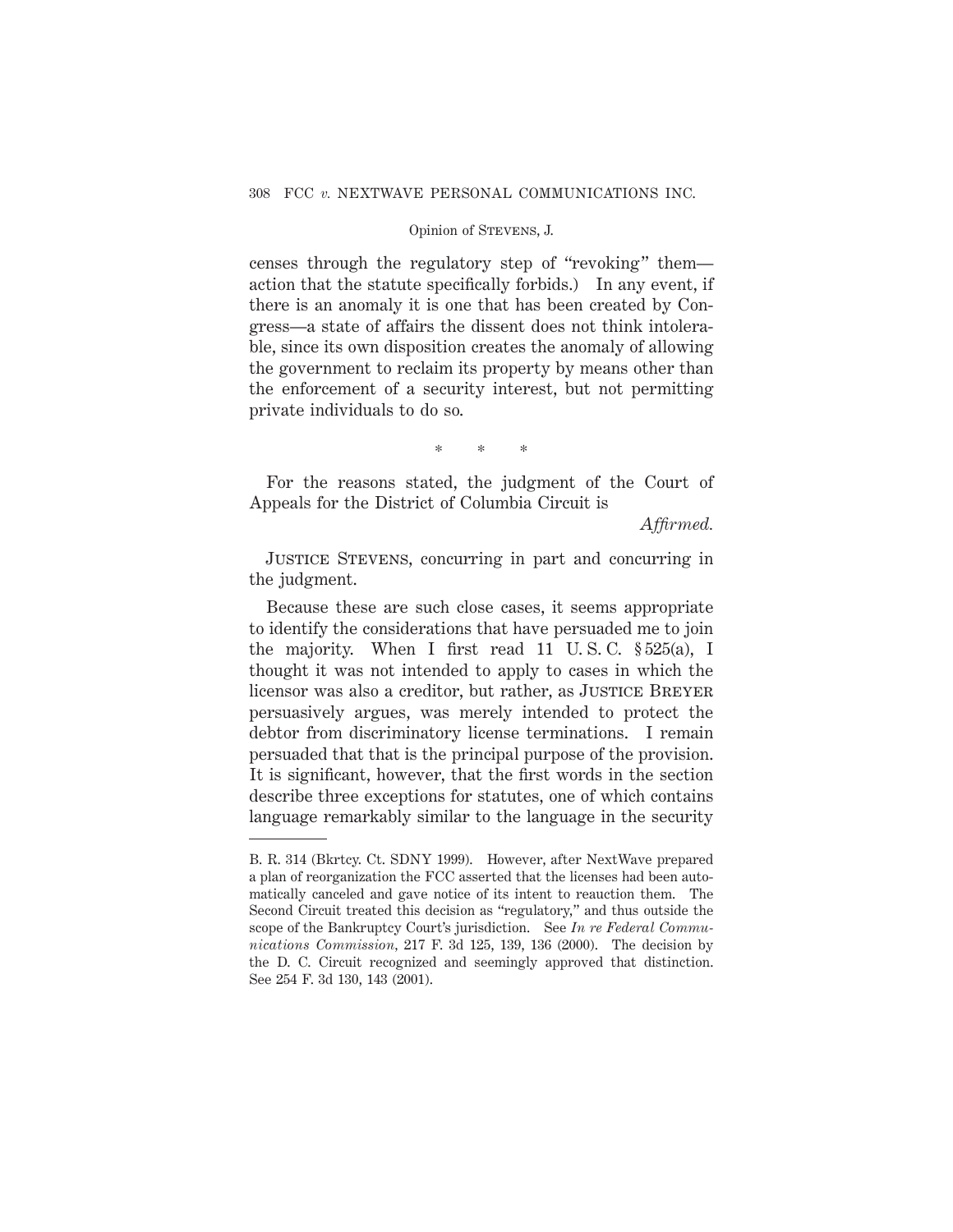## Opinion of Stevens, J.

agreements executed by respondents in these cases.<sup>1</sup> Those exceptions introduce an ambiguity.

On the one hand, they indicate that Congress did not intend § 525(a) to limit the Executive's right to condition the retaining of a federal license on considerations similar to those on which a creditor relies. The reasons for making an exception for licenses to deal in perishable commodities would seem equally applicable to licenses to exploit the public airwaves. Indeed, there is probably a greater public interest in allowing prompt cancellation of spectrum licenses than of commodities dealers' licenses because of the importance of facilitating development of the broadcast spectrum.

On the other hand, the exceptions demonstrate that Congress realized the breadth of the language in § 525(a). Rather than make a categorical exception that would have accommodated not only the three cases expressly covered by the text, but also cases like the ones before the Court today, the drafters retained the broad language that the Court finds decisive. That language endorses a general rule that gives priority to the debtor's interest in preserving control of an important asset of the estate pending the completion of bankruptcy proceedings.

I do not believe that the application of that general rule to these cases will be unfair to the Federal Communications Commission either as a regulator or as a creditor. If the

<sup>&</sup>lt;sup>1</sup>The Perishable Agricultural Commodities Act, 1930, provides, in part: "Whenever an applicant has paid the prescribed fee the Secretary . . .

shall issue to such applicant a license, which shall entitle the licensee to do business as a commission merchant . . . , but said license *shall automatically terminate . . . unless the licensee . . . pays the applicable renewal fee[:]* [T]he license of any licensee *shall terminate upon said licensee . . . being discharged as a bankrupt,* unless the Secretary finds upon examination of the circumstances of such bankruptcy . . . that such circumstances do not warrant termination." 7 U. S. C. § 499d(a) (emphases added).

The security agreements between NextWave and the Government provided that "the License shall be automatically canceled" upon NextWave's defaulting on an installment payment. 2 App. to Pet. for Cert. 409a.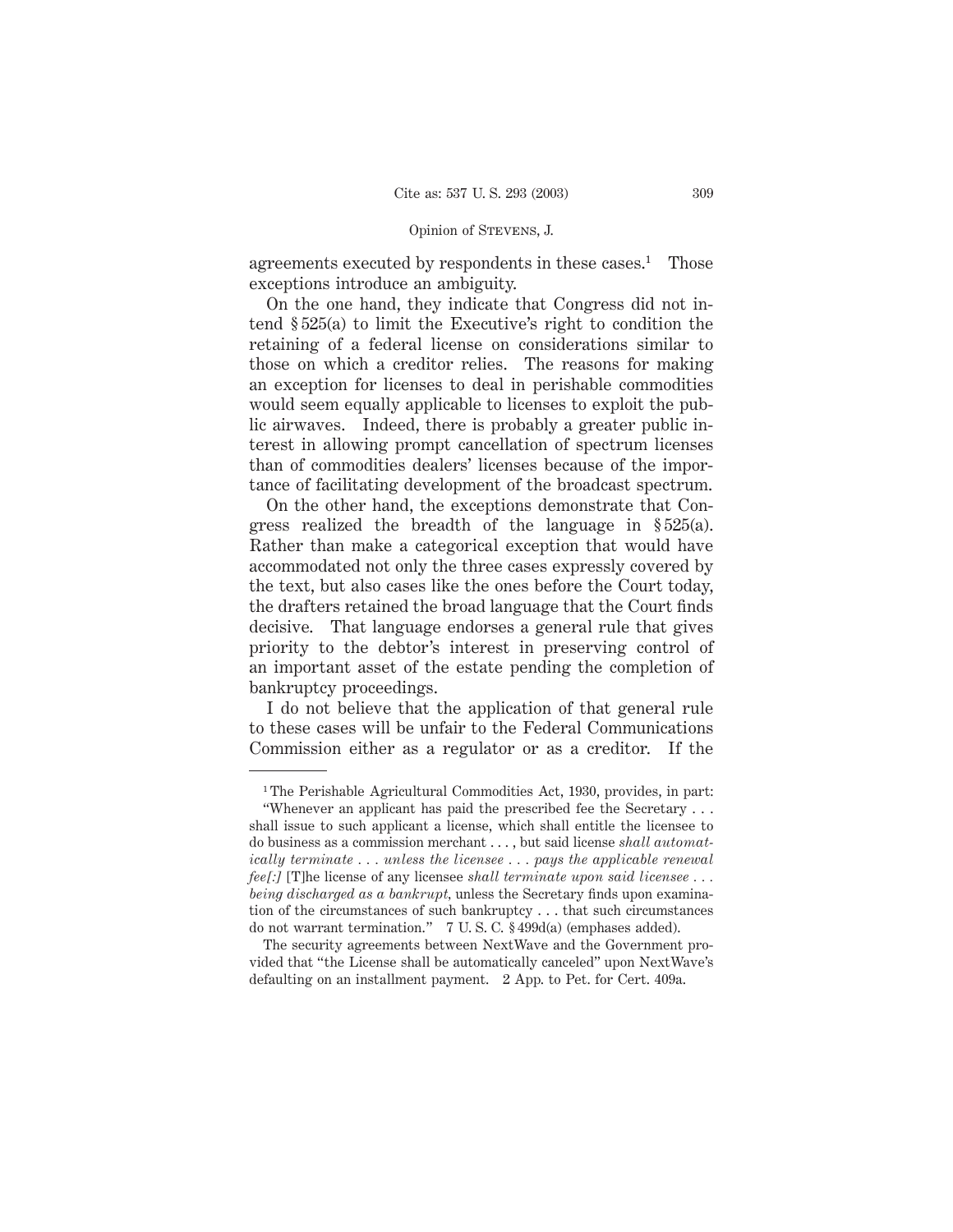bankrupt licensee is unable to fulfill other conditions of its license, the regulator may cancel the licenses for reasons that are not covered by  $\S 525(a)^2$  Moreover, given the fact that the Commission has a secured interest in the license, if the licensee can obtain the financing that will enable it to perform its obligations in full, the debt will ultimately be paid. In sum, even though I agree with JUSTICE BREYER's view that the literal text of a statute is not always a sufficient basis for determining the actual intent of Congress, in these cases I believe it does produce the correct answer.

JUSTICE BREYER, dissenting.

The statute before us says that the Government may not revoke a license it has granted to a person who has entered bankruptcy "*solely because [the bankruptcy debtor] . . . has not paid a debt that is dischargeable in [bankruptcy].*" 11 U. S. C. § 525(a) (emphasis added). The question is whether the italicized words apply when a government creditor, having taken a security interest in a license sold on an installment plan, revokes the license not because the debtor has gone bankrupt, but simply because the debtor has failed to pay an installment as promised. The majority answers this question in the affirmative. It says that the italicized words mean

"*nothing more or less* than that the failure to pay a dischargeable debt must alone be the proximate cause of the cancellation—the act or event that triggers the agency's decision to cancel, whatever the agency's ultimate motive . . . may be." *Ante,* at 301–302 (emphasis added).

Hence, if the debt is a dischargeable debt (as virtually all debts are), then once a debtor enters bankruptcy, the Gov-

<sup>&</sup>lt;sup>2</sup> The Senate Report explained that  $\S 525(a)$  "does not prohibit consideration of other factors, such as future financial responsibility or ability, and does not prohibit imposition of requirements such as net capital rules, if applied nondiscriminatorily." S. Rep. No. 95–989, p. 81 (1978).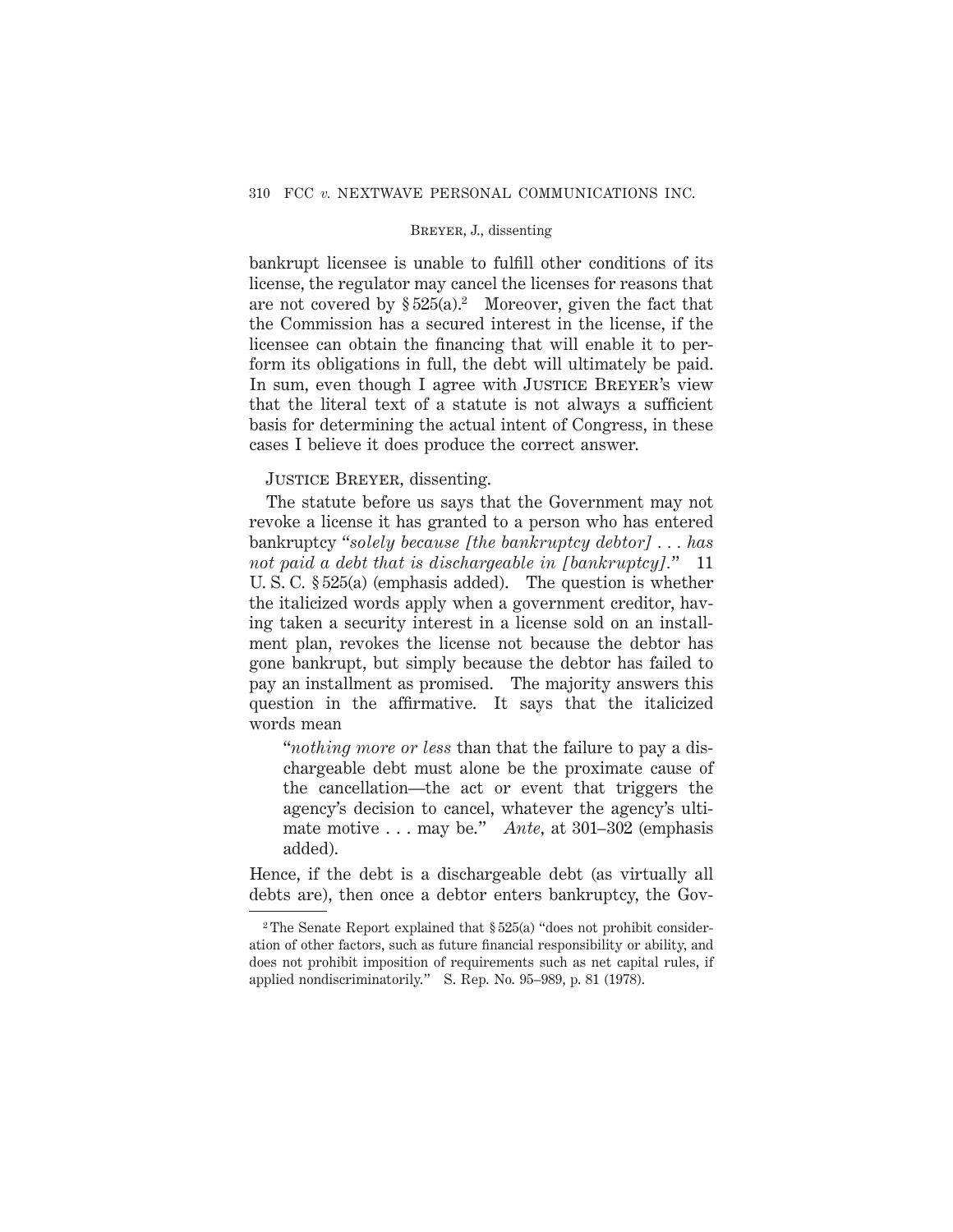ernment cannot revoke the license—irrespective of the Government's motive. That, the majority writes, is what the statute says. Just read it. End of the matter.

It is dangerous, however, in any actual case of interpretive difficulty to rely exclusively upon the literal meaning of a statute's words divorced from consideration of the statute's purpose. That is so for a linguistic reason. General terms as used on particular occasions often carry with them implied restrictions as to scope. "Tell all customers that . . ." does not refer to every customer of every business in the world. That is also so for a legal reason. Law as expressed in statutes seeks to regulate human activities in particular ways. Law is tied to life. And a failure to understand how a statutory rule is so tied can undermine the very human activity that the law seeks to benefit. "No vehicles in the park" does not refer to baby strollers or even to tanks used as part of a war memorial. See Fuller, Positivism and Fidelity to Law—A Reply to Professor Hart, 71 Harv. L. Rev. 630, 663 (1958).

In my view this statute's language is similarly restricted. A restriction implicitly limits its scope to instances in which a government's license revocation is related to the fact that the debt was dischargeable in bankruptcy. Where the fact of bankruptcy is totally irrelevant, where the government's action has no relation either through purpose or effect to bankruptcy or to dischargeability, where consequently the revocation cannot threaten the bankruptcy-related concerns that underlie the statute, then the revocation falls outside the statute's scope. Congress intended this kind of exception to its general language in order to avoid consequences which, if not "absurd," are at least at odds with the statute's basic objectives. Cf. *United States* v. *Kirby,* 7 Wall. 482, 486 (1869) ("All laws should receive a sensible construction. General terms should be so limited in their application as not to lead to injustice, oppression, or an absurd consequence").

I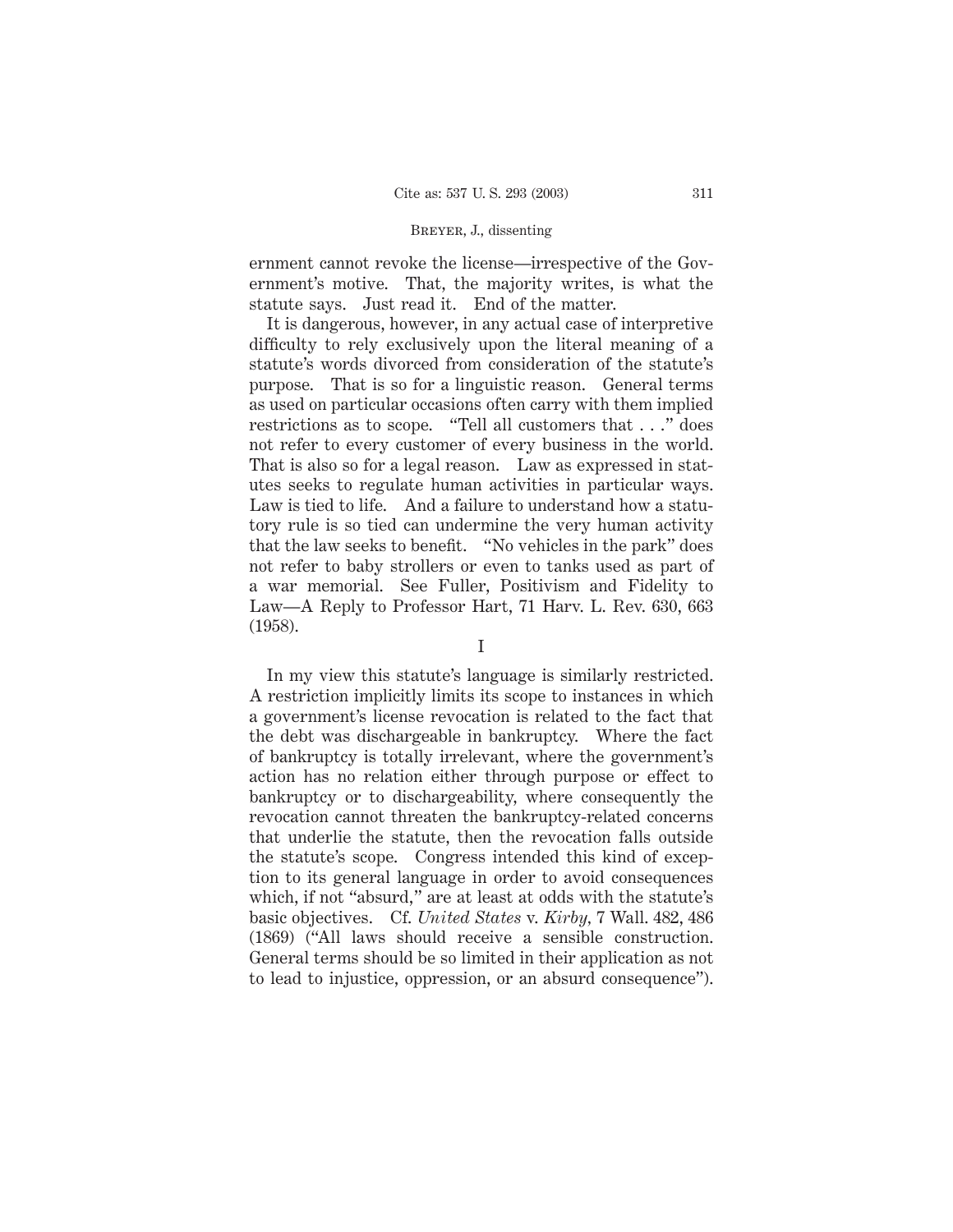The Court's literal interpretation of the statute threatens to create a serious anomaly. It seems to say that a government cannot *ever* enforce a lien on property that it has sold on the installment plan as long as (1) the property is a license, (2) the buyer has gone bankrupt, and (3) the government wants the license back solely because the buyer did not pay for it. After all, in such circumstances, it is virtually *always* the case that the buyer will not have paid a debt that is in fact "dischargeable," and that "event" alone will have "trigger[ed]" the government's "decision" to revoke the license. See *supra,* at 310.

Yet every private commercial seller, every car salesman, every residential home developer, every appliance company can threaten repossession of its product if a buyer does not pay—at least if the seller has taken a security interest in the product. *E. g., Farrey* v. *Sanderfoot,* 500 U. S. 291, 297 (1991). Why should the government (state or federal), and the government alone, find it impossible to repossess a product, namely, a license, when the buyer fails to make installment payments?

The facts of these cases illustrate the problem. Next-Wave bought broadcasting licenses from the Federal Communications Commission (FCC) for just under \$5 billion. It promised to pay the money under an installment plan. It agreed that its possession of the licenses was "conditioned upon full and timely payment," that failure to pay would result in the licenses' "automatic cancellation," that the Government would maintain a "fi[r]st lien on and continuing security interest" in the licenses, and that it would "not dispute" the Government's "rights as a secured party." 2 App. to Pet. for Cert. 388a, 392a–393a, 402a–404a. Next-Wave never made its installment payments. It entered bankruptcy. And the FCC declared the licenses void for nonpayment. In a word, the FCC sought to repossess the licenses so that it could auction the related spectrum space to other users. As I have said, the law ordinarily permits a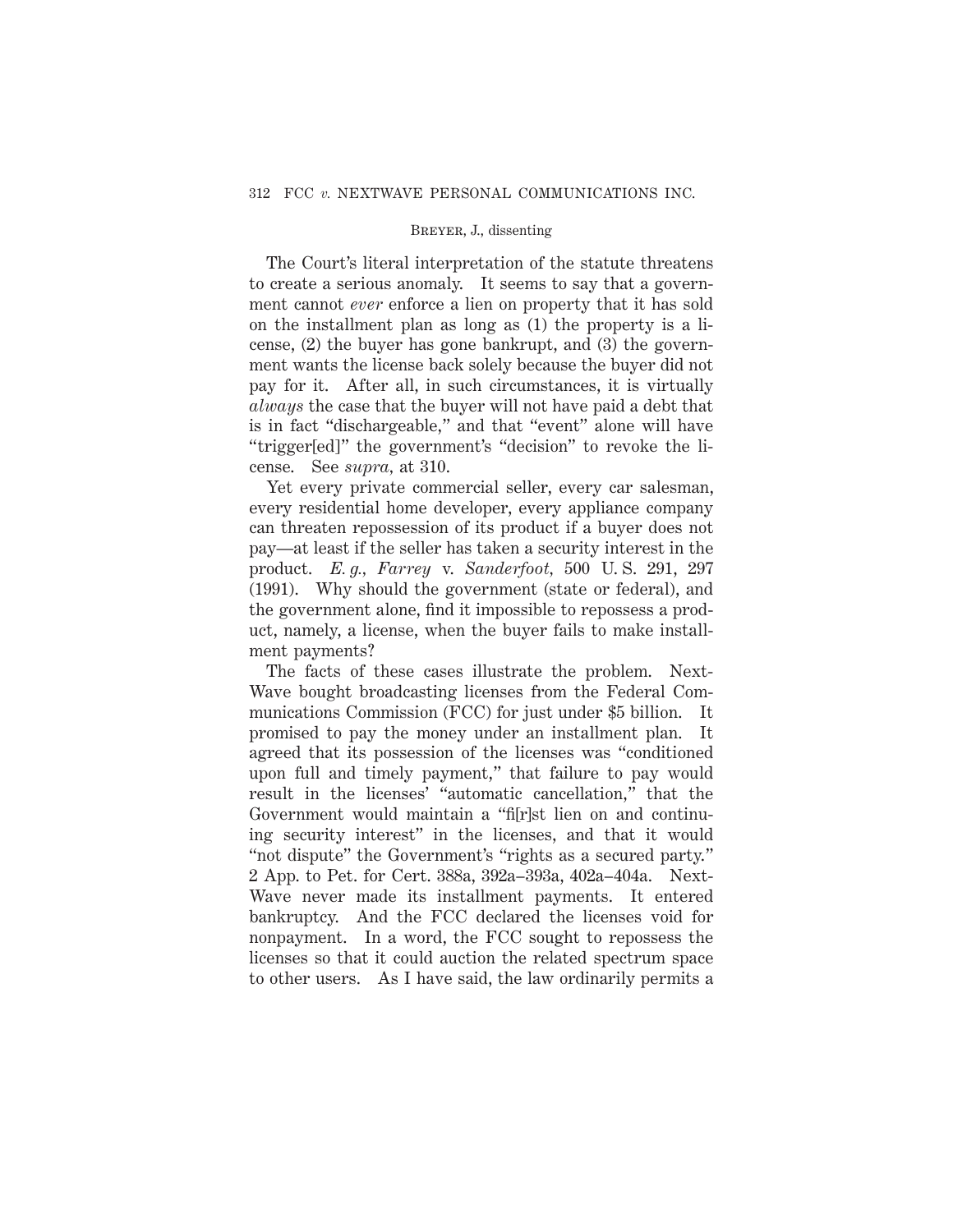private creditor who has taken an appropriate security interest to repossess property for nonpayment—even after bankruptcy. See, *e. g., Farrey, supra,* at 297. Would Congress want to say that the Government cannot *ever* do the same?

# II

To read the statute in light of its purpose makes clear that Congress did not want *always* to prohibit the Government from enforcing a sales contract through repossession. Nor did it intend an interpretation so broad that it would threaten unnecessarily to deprive the American public of the full value of public assets that it owns. Cf. 47 U. S. C.  $\S\S 309(j)(1)–(4)$  (authorization of spectrum auctions with restrictions "to protect the public interest"). Congress instead intended the statute's language to implement a less far-reaching, but more understandable, objective. It sought to forbid discrimination against those who are, or were, in bankruptcy and, more generally, to prohibit governmental action that would undercut the "fresh start" that is bankruptcy's promise, see *Grogan* v. *Garner,* 498 U. S. 279, 286 (1991). Where that kind of government activity is at issue, the statute forbids revocation. But where that kind of activity is not at issue, there is no reason to apply the statute's prohibition.

The statute's title, its language, and its history all support this description of its purpose. The title says, "Protection against discriminatory treatment." 11 U. S. C. § 525(a). The statute's text, read as a whole, see Appendix, *infra,* strongly suggests that bankruptcy-related discrimination is the evil at which the statute aims. A phrase is sometimes best known by the statutory company it keeps. See, *e. g., Gutierrez* v. *Ada,* 528 U. S. 250, 255 (2000). And here the relevant phrase is immersed within language that describes a host of acts, including discharges from employment and refusals to hire, and forbids them only where done solely for bankruptcy-related reasons, *i. e.,* a person's being a bank-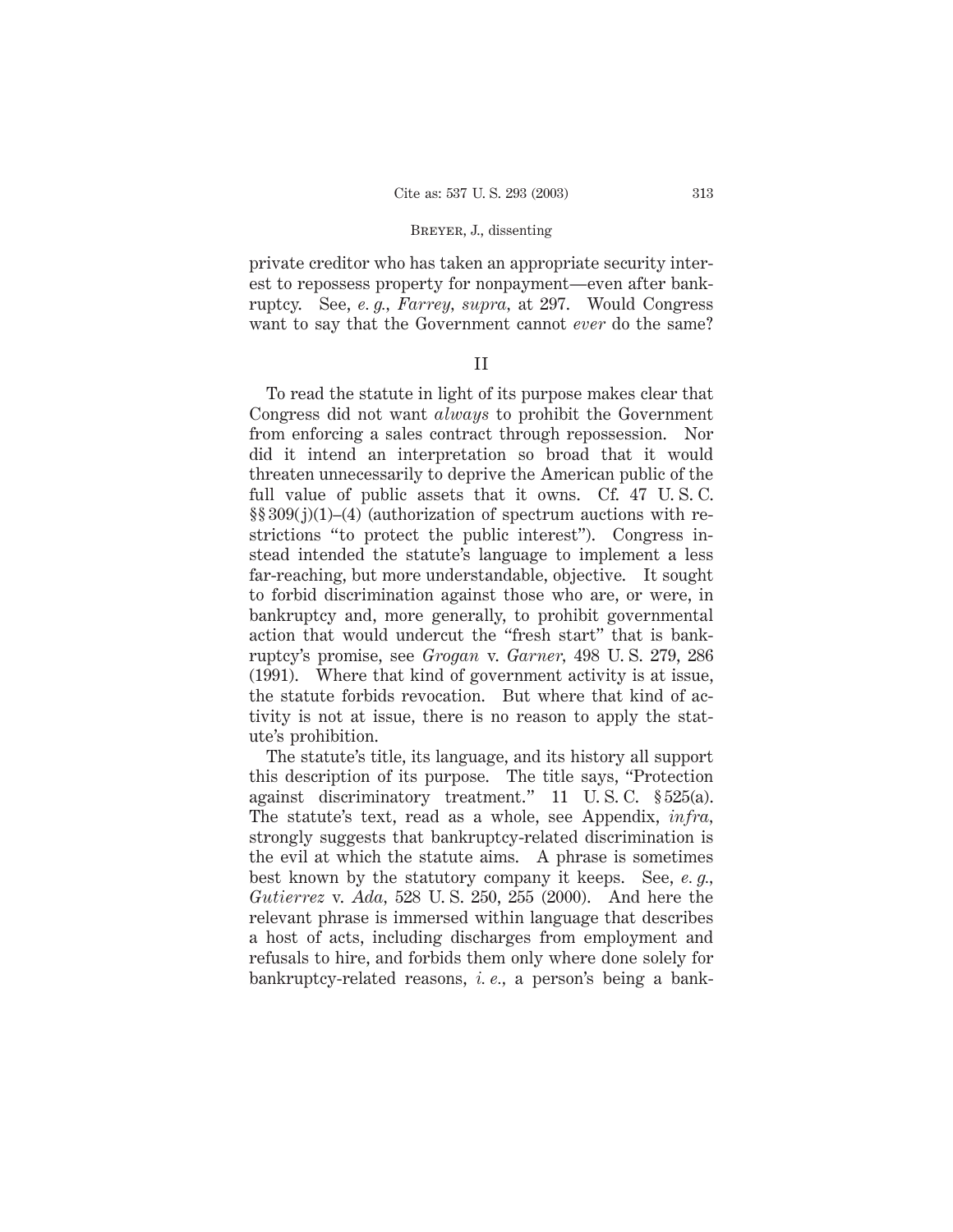ruptcy debtor, having been a bankruptcy debtor, or having become insolvent before or during a bankruptcy case. See Appendix, *infra.*

The statute's history demonstrates an antidiscriminatory objective. House and Senate Reports describe the relevant section, §525(a), as "the anti-discrimination provision." S. Rep. No. 95–989, p. 81 (1978) (hereinafter S. Rep.); H. R. Rep. No. 95–595, p. 367 (1977) (hereinafter H. R. Rep.). The House Report says that its "purpose . . . is to prevent an automatic reaction against an individual for availing himself of the protection of the bankruptcy laws." *Id.,* at 165. In describing related provisions, the House Report refers to an intent to prevent the Government from punishing "bankruptcy per se" by denying "a license, grant, or entitlement" on the premise "that bankruptcy itself is sufficiently repre- [h]ensible behavior to warrant . . . a sanction." *Id.,* at 286. It adds that the overriding goal was "to eliminate any special treatment of bankruptcy" in laws of the United States. *Id.,* at 285.

In addition, the House and Senate Reports describe § 525(a) as an effort to codify this Court's holding in *Perez* v. *Campbell,* 402 U. S. 637 (1971). S. Rep., at 81; H. R. Rep., at 165, 366. The Court there held that the federal Bankruptcy Act pre-empted a state statute that suspended the driver's license of any person who had not paid a motor accident judgment (explicitly including a judgment discharged by bankruptcy). 402 U. S., at 652. The Court rested its holding on the theory that the state statute's failure to exempt discharged debts "frustrate[d] the full effectiveness" of the Bankruptcy Act's promise of a "fresh start." *Ibid.*

Further, the House Report, along with House floor statements, assured the enacting Congress that the statute would allow "governmental units to pursue appropriate regulatory policies." *E. g.,* H. R. Rep., at 165. It was not meant "to interfere with legitimate regulatory objectives," 123 Cong.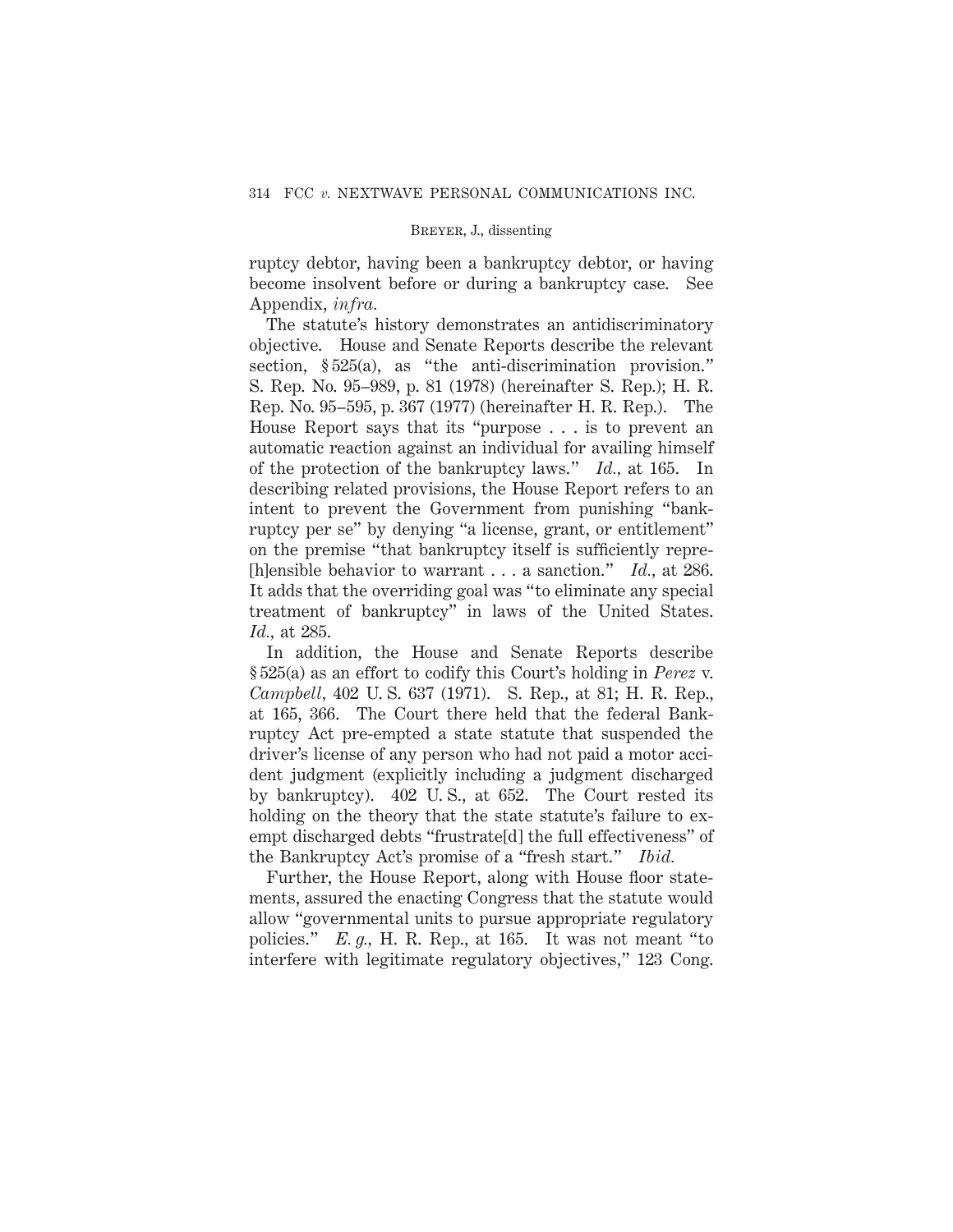Rec. 35673 (1977) (remarks of Rep. Butler); see also H. R. Rep., at 286. It might seem fair to count as one such objective the receipt by the public of payment for a partially regulated public asset that the public, through the Government, has sold. Cf. 47 U.S.C.  $$309(j)(3)(C)$ .

Finally, nothing in the statute's history suggests any congressional effort to prevent Government repossession where bankruptcy-related concerns, such as "fresh start" concerns, have no relevance. The statute does contain exemptions, but those exemptions, for agriculture-related licenses, are not to the contrary. 11 U.S.C.  $\S 525(a)$ . As I read the statute, the exemptions simply excuse, say, meatpacking licensing agencies from a rule that would otherwise forbid taking negative account of, say, a prior bankruptcy (say, by providing that a license "shall terminate upon [the] licensee... being discharged as a bankrupt," 7 U. S. C. § 499d(a); see *ante*, at 308–309, and n. 1 (STEVENS, J., concurring in part and concurring in judgment)). To read them as permitting consideration of former bankruptcies where the food supply is at issue makes them understandable. To read them as support for the majority's view—as authorizing the Government to revoke meatpacking, but only meatpacking, licenses upon nonpayment—makes little sense to me.

The statute's purposes, then, are to stop bankruptcyrelated discrimination and to prevent government licensors from interfering with the "fresh start" that bankruptcy promises, but not to prevent government debt-collection efforts where these concerns are not present. Unlike the majority, I believe it possible to interpret the statute's language in a manner consistent with these purposes.

# III

The provision's congressional authors expected courts to look for interpretations that would conform the statute's language to its purposes. They conceded that the provision's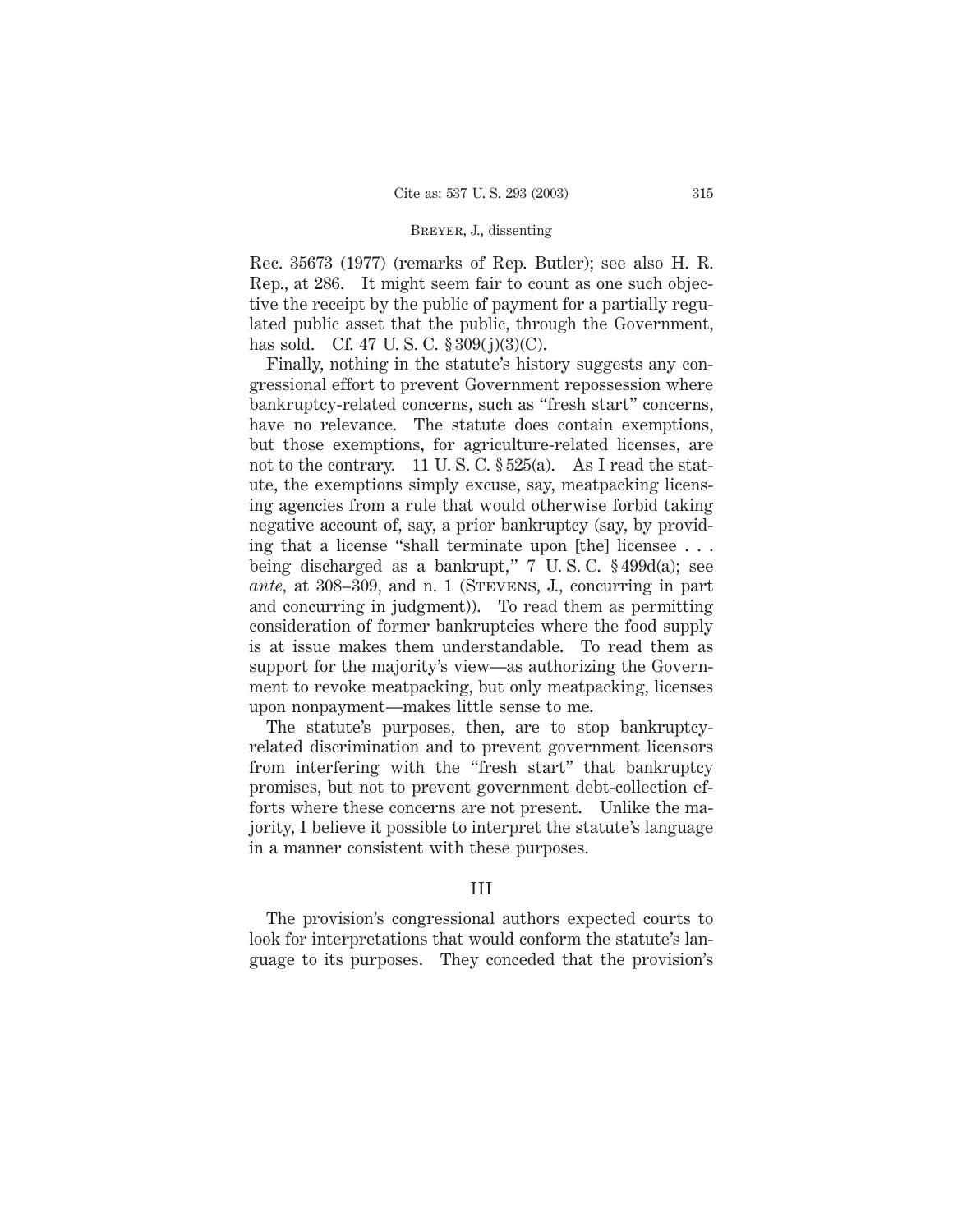"ultimate contours" were "not yet clear." H. R. Rep., at 165. But they said that the courts would determine "the extent of the discrimination that is contrary to bankruptcy policy." *Ibid.* And they thought the courts would do so "in pursuit of sound bankruptcy policy." S. Rep., at 81; H. R. Rep., at 367.

One obvious way to carry out this interpretive mandate is to interpret the relevant phrase, "solely because" of nonpayment of "a debt that is dischargeable," as requiring something more than a purely factual connection, *i. e.,* something more than a causal connection between a government's revocation of a license and nonpayment of a debt that is, merely *in fact,* dischargeable. The statute's words are open to the interpretation that they require a certain relationship between (1) the *dischargeability* of the debt and (2) the decision to revoke the license. That necessary relationship would exist if the debt's dischargeability played a role in the government's decisionmaking through motivation—if, for example, the fact that the debt was dischargeable (or the fact of bankruptcy, etc.) *mattered* to the FCC. The necessary relationship would also exist if the government's revocation interfered in some significant way with bankruptcy's effort to provide a "fresh start." But otherwise, where the fact of dischargeability is irrelevant, where it has nothing to do with the government's decision either by way of purpose or effect, the government's license revocation would fall outside the scope of the provision.

This interpretation is consistent with the statute's language. It simply takes account not only of the statutory language's factual content—*i. e.,* its reference to a debt that is *in fact* dischargeable—but also its intended significance. A debt's dischargeability cannot simply be a coincidence but must bear a meaningful relation to the prohibited government action. Cf. *Staples* v. *United States,* 511 U. S. 600, 619–620 (1994) (statute forbidding possession of a machinegun requires not simply that the gun, *in fact,* discharge auto-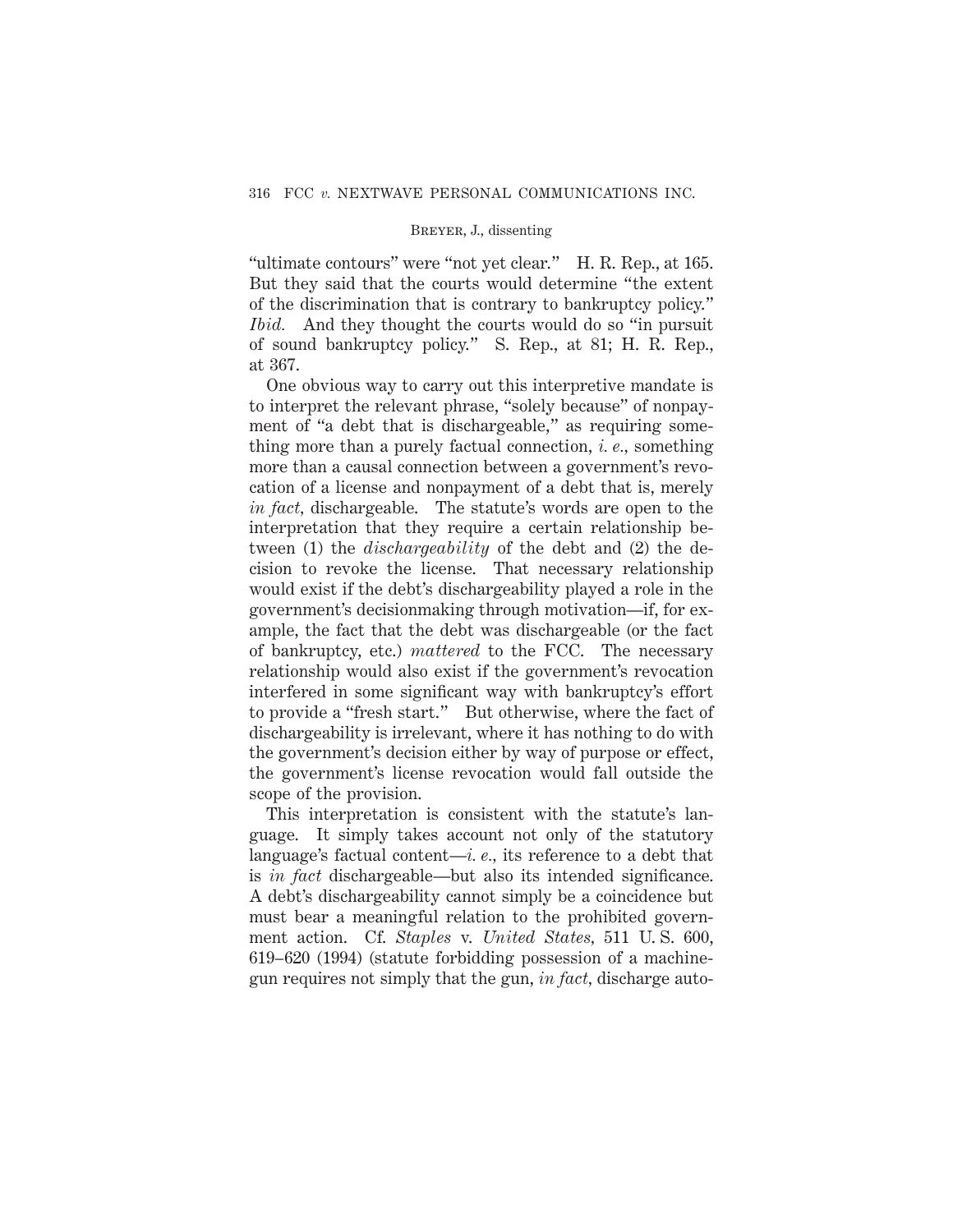matically, but also that the defendant know that the gun meets the statute's description).

This interpretation is consistent with several lower court efforts to interpret the statute. See, *e. g., Toth* v. *Michigan State Housing Development Authority,* 136 F. 3d 477, 480 (CA6), cert. denied, 524 U. S. 954 (1998); *In re Exquisito Services, Inc.,* 823 F. 2d 151, 153 (CA5 1987); *In re Smith,* 259 B. R. 901, 906 (Bkrtcy. App. Panel CA8 2001). But see *In re Stoltz,* 315 F. 3d 80 (CA2 2002). It would avoid handicapping government debt collection efforts in ways that Congress did not intend. It would further the statute's basic purpose—preventing discrimination and preserving bankruptcy's "fresh start." And it would avoid interfering with legitimate public debt collection efforts. An individual could not generally promise to pay for a public asset, go into bankruptcy, avoid the payment obligation, and keep the asset—even in the absence of the evils at which this statute is aimed.

This statutory approach is far from novel. Well over a century ago, the Court interpreted a statute that forbade knowing and willful obstruction of the mail as containing an implicit exception permitting a local sheriff to arrest a mail carrier. *United States* v. *Kirby,* 7 Wall., at 485–487. Justice Field, writing for the Court, pointed out that centuries earlier the British courts had interpreted a statute making it a felony to break out of prison not to extend to a breakout when the prison is on fire. *Id.,* at 487. And, similarly, the courts of Bologna had interpreted a statute punishing severely "'whoever drew blood in the streets'" not to extend to a surgeon faced with an emergency. *Ibid.* "[C]ommon sense," wrote Justice Field, "accepts" these rulings. *Ibid.* So too does common sense suggest that we should interpret the present statute not to extend to revocation efforts that are no more closely related to the statute's objectives than are baby strollers to the "vehicles" forbidden entry into the park. See *supra,* at 311.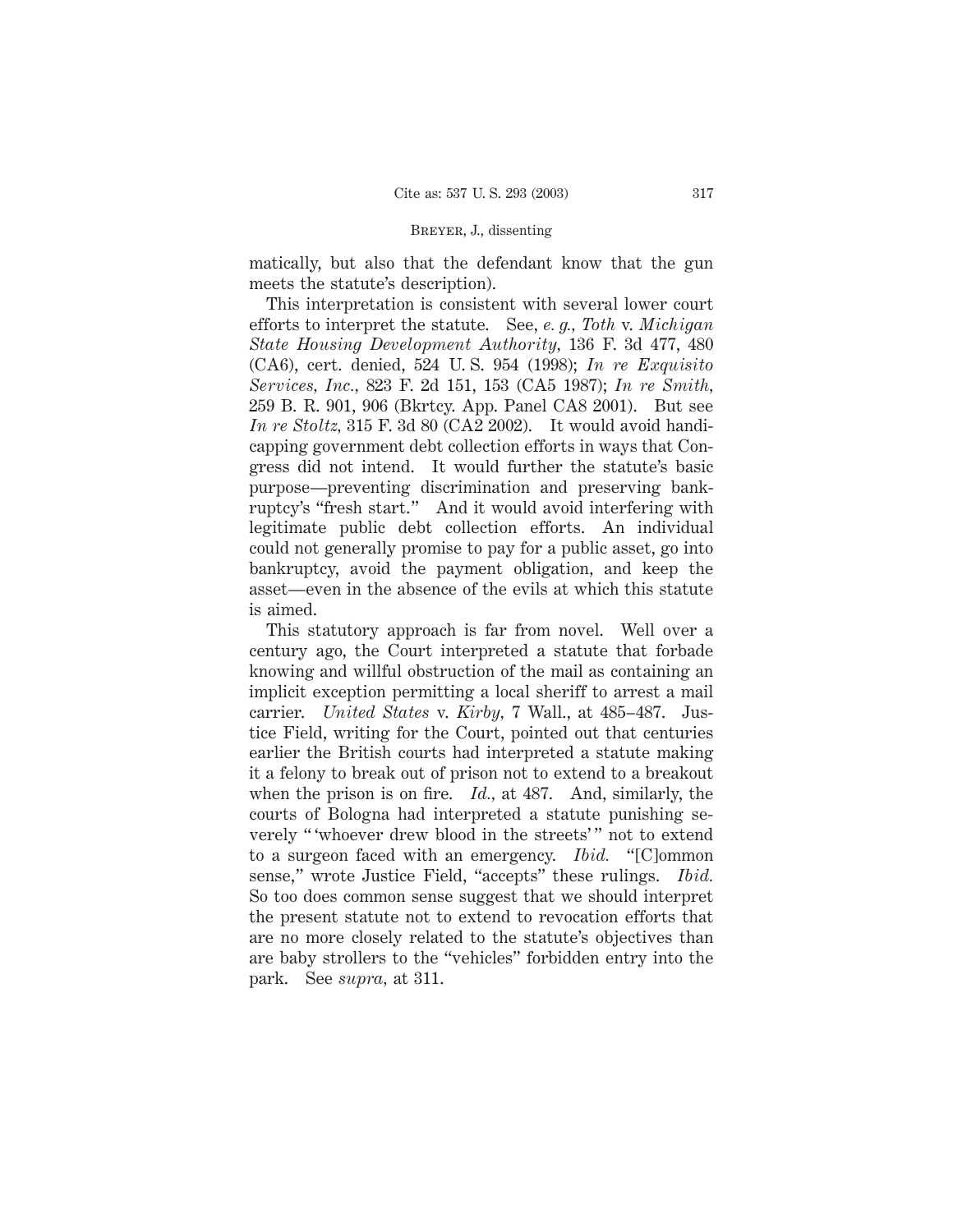### IV

The majority responds to my concerns in several ways. First, it characterizes the dissent in a slightly exaggerated manner, stating, for example, that I have "determine[d]" the statute's *"purpose"* in "splendid isolation from [its] language," that bankruptcy's "fresh start" objective "plays no real role in [my] analysis," and that that "criterion" is, in any event, "circular." *Ante,* at 305, and n. 4. I would refer the reader to Parts II and III above (which contain considerable discussion of statutory language and statutory history) and, in particular, to the discussion of *Perez,* a decision that relied upon the "fresh start" objective in a way that the statute seeks to codify and that my own suggested interpretation of the statute incorporates. In my view, the language of the statute taken as a whole—including its "insolvency" language, *ante,* at 305—strongly suggests that Congress intended bankruptcy to have something to do with the forbidden government action. See Appendix, *infra.*

Second, the majority argues that my interpretation makes the statute's "dischargeable debt" provision "superfluous," given language forbidding revocation because a person " 'is ... a [bankruptcy] debtor.'" *Ante*, at 307 (emphasis deleted). I do not see how that is so. A refusal to issue, say, a new dry cleaner's license "solely because" a bankruptcy debtor once failed to pay for other dry cleaner's licenses (now discharged debts) is not necessarily the same as a refusal to issue a new license "solely because" the debtor "has been . . . a bankrupt," 11 U. S. C. § 525(a). And the statute's separate provisions simply cover this differentiated bankruptcyrelated waterfront.

Third, the majority returns to the statutory language prohibiting a government from revoking a license "solely because [the bankrupt debtor] . . . has not paid a debt that is dischargeable," *ibid. Ante,* at 306–307. To my ear, this language suggests a possible connection between dischargeability and revocation. I have tried to test my linguistic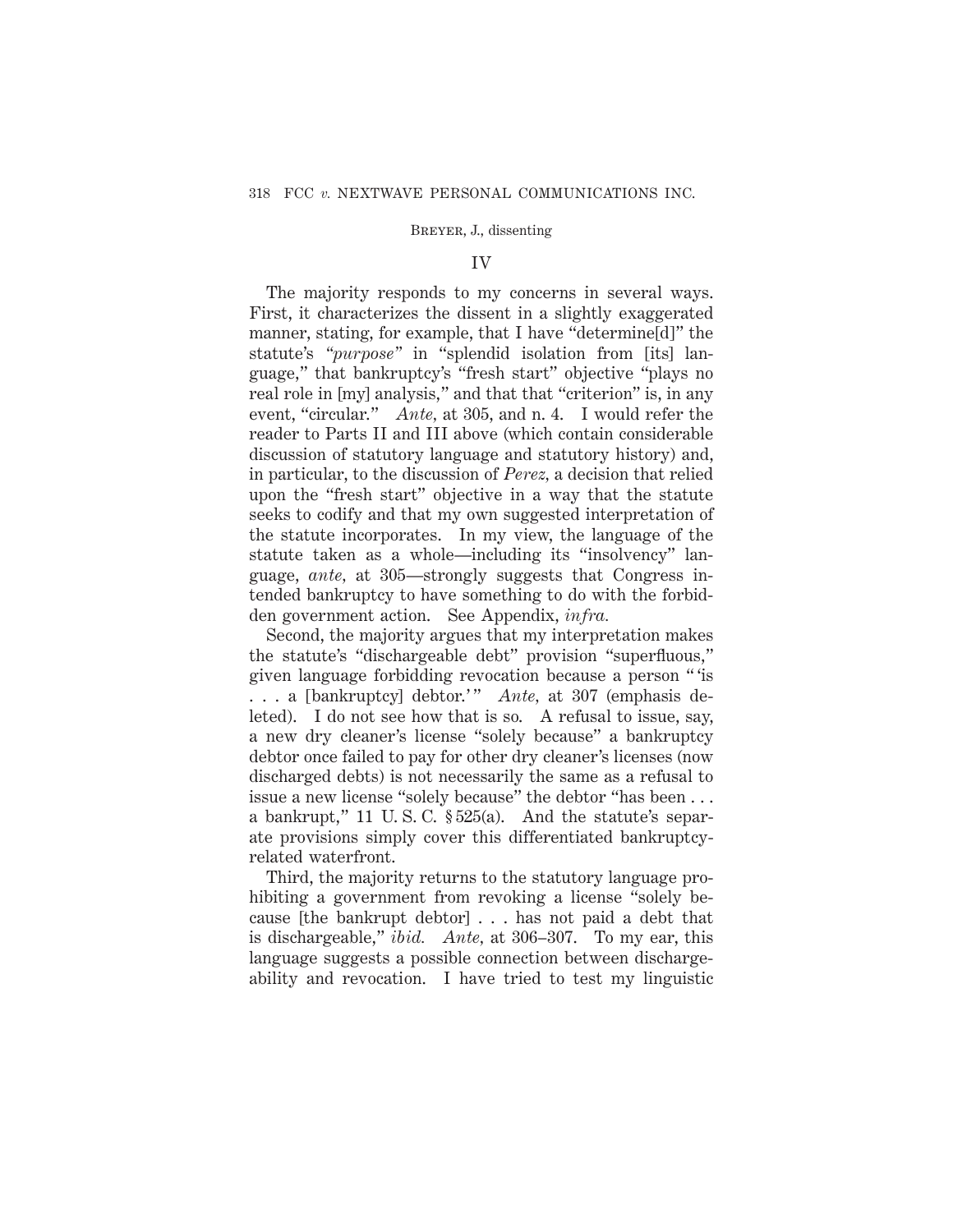sense through analogy, imagining, for example, a regulatory rule telling apartment owners that they cannot refuse to rent "solely because a family has children who are adopted" (which, notwithstanding the majority's complex discussion of "destructive children," *ante,* at 306, seems linguistically comparable). This language suggests the need for a connection between (1) the fact of adoption and (2) the refusal (thereby exempting an owner who accepts no children at all). Is it not, like the statute's language, at least *open* to such an interpretation? That is the linguistic point. It opens the door to a consideration of context and purpose—which, *in any event,* are relevant to determine whether the statute contains an implicit exemption, see *supra,* at 317.

Finally, the majority points out that, in the wake of a complicated procedural history, these cases are now not about "enforcement of [a security] interest in" the Bankruptcy Court. *Ante,* at 307, and n. 5. But the majority's interpretation certainly seems to cover that circumstance, and more. Under the majority's understanding, a government creditor who seeks to enforce a security interest in a broadcasting license (after the bankruptcy stay has been lifted or after bankruptcy proceedings terminate) would be seeking to repossess, and thereby to revoke, that license "solely because" of the debtor's failure to pay a "dischargeable" debt. After all, under such circumstances, "failure to pay" the debt that is *in fact* dischargeable would "alone be the proximate cause" of the government's action. *Ante,* at 301. It is "the act or event that triggers the agency's decision to cancel, whatever the agency's ultimate motive." *Ante,* at 301–302.

If I am right about this, the majority's interpretation means that private creditors, say, car dealers, can enforce security interests in the goods that they sell, namely, cars, but governments cannot enforce security interests in items that they sell, namely, licenses. (Whether a private party can "take and enforce a security interest in an FCC license," *ante,* at 307, is beside this particular point.)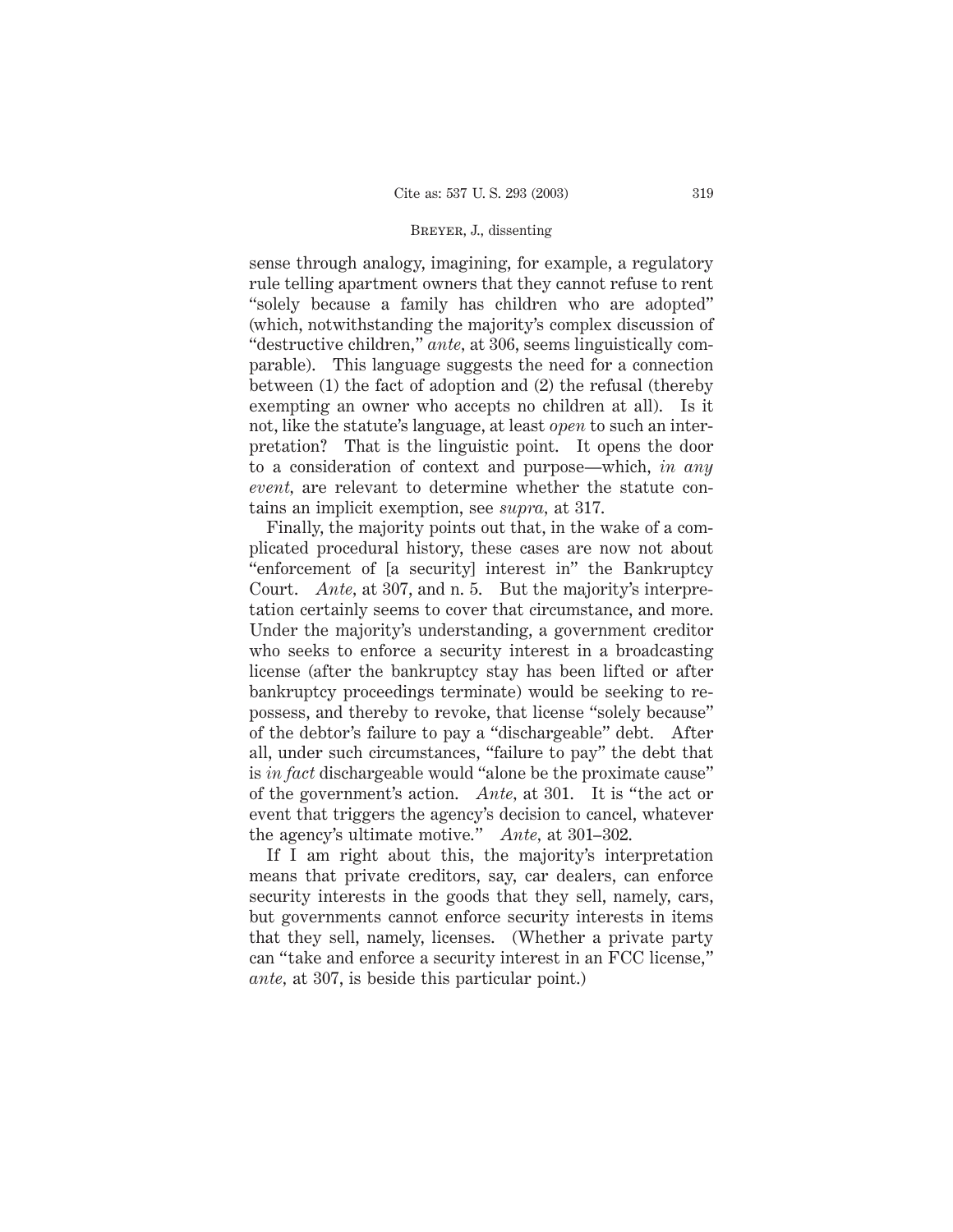The matter is important. *In these very cases,* the Government sought to retake its licenses through enforcement of its security interest. See, *e. g., In re NextWave Personal Communications, Inc.,* 241 B. R. 311, 321 (SDNY) (affirming denial of the Government's motion for relief from the automatic stay under 11 U. S. C. § 362(d)(1)), rev'd, 200 F. 3d 43, 45–46, 62, and n. 1 (CA2 1999) (reversing that affirmance). The Court of Appeals for the District of Columbia Circuit indicated that the FCC's revocation of the licenses, see *ante,* at 307–308, is properly characterized as foreclosure on collateral—*i. e.,* as an attempt to enforce liens. See 254 F. 3d 130, 151 (CADC 2001); cf. *In re Kingsport Ventures, L. P.,* 251 B. R. 841, 844 (ED Tenn. 2000) (private party's power to use "revocation" to enforce interest in a license). But because the Court of Appeals rested its decision on § 525(a) grounds, it did not determine whether bankruptcy's automatic stay blocked such foreclosure. 254 F. 3d, at 148–149, 156. See generally 11 U.S.C.  $\S$  $362(a)(4)$ – $(5)$  (staying enforcement of liens). Consequently, if the majority believes that § 525(a) permits the Government to enforce security interests in its license collateral, it should remand these cases, permitting the Court of Appeals to decide whether other bankruptcy provisions (such as § 362) block the Government's efforts to do so.

I emphasize the point because the majority is right in thinking that lien-enforcement difficulties create much of the anomaly I fear—in effect divorcing the majority's reading from the statute's basic purpose. Is it not reasonable to ask for reassurance on this point, to ask what future interpretive corollary might rescue government lien-enforcement efforts from the difficulties the majority's statutory interpretation seems to create? Unless there is an answer to this question, the majority's opinion holds out no more than a slim *possibility* of ad hoc adjustment based upon future need. And such an adjustment, if it comes at all, may amount to mere judicial